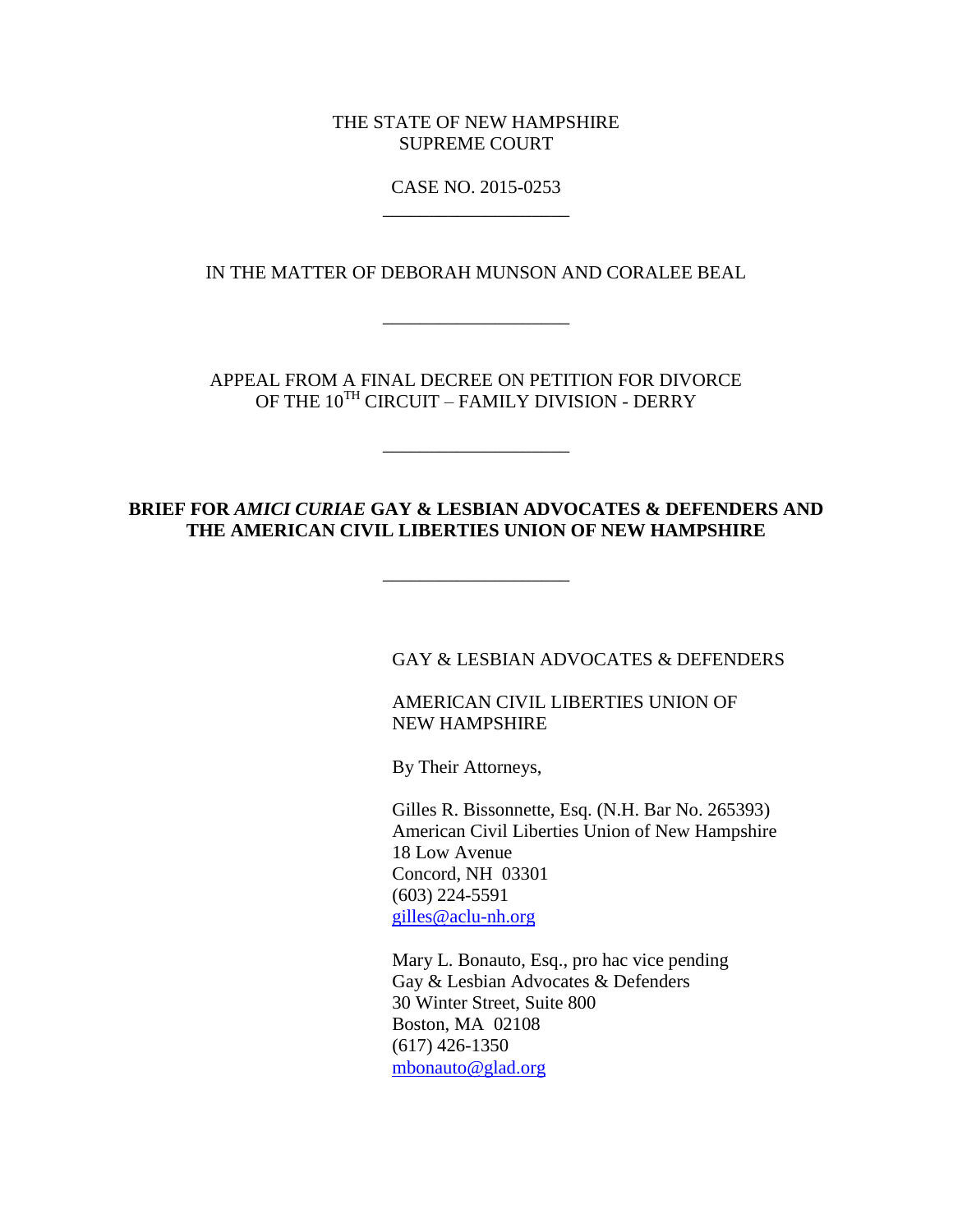| THE TRIAL COURT ERRED IN MAKING A SIGNIFICANTLY UNEQUAL<br>L.<br>DIVISION OF PROPERTY VIRTUALLY IN EXCLUSIVE RELIANCE ON A<br>DETERMINATION THAT THE PARTIES HAD A SHORT-TERM MARRIAGE.  7 |
|--------------------------------------------------------------------------------------------------------------------------------------------------------------------------------------------|
|                                                                                                                                                                                            |
| B. The Trial Court's Ruling Was An Unsustainable Exercise Of Discretion.  8                                                                                                                |
| 1.                                                                                                                                                                                         |
| 2. In all respects relevant to property division under RSA 458:16-a, the parties'<br>relationship cannot legally be characterized as short-term and it was                                 |
| C. The Trial Court's Application Of RSA 458:16-a Should Be Reversed To Avoid                                                                                                               |
|                                                                                                                                                                                            |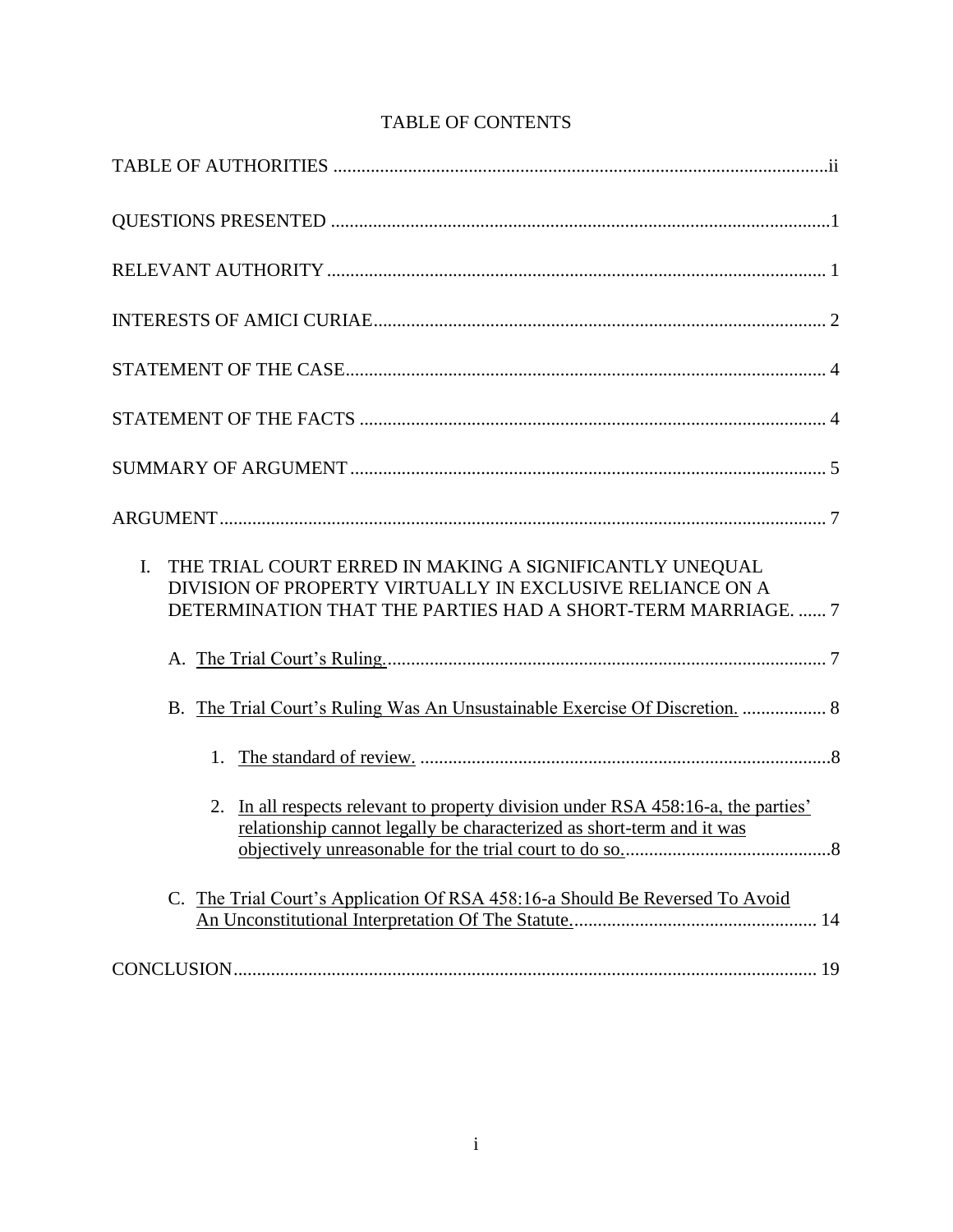### TABLE OF AUTHORITIES

CASES

| Bedford v. N.H. Cmty. Tech. College Sys., Nos. 04-E-229, 04-E-230, 2006 N.H. Super. LEXIS |  |
|-------------------------------------------------------------------------------------------|--|
|                                                                                           |  |
|                                                                                           |  |
|                                                                                           |  |
|                                                                                           |  |
|                                                                                           |  |
|                                                                                           |  |
|                                                                                           |  |
|                                                                                           |  |
|                                                                                           |  |
|                                                                                           |  |
|                                                                                           |  |
|                                                                                           |  |
|                                                                                           |  |

In re Guardianship of Madelyn B., 166 N.H. 453 (2014)............................................................... 3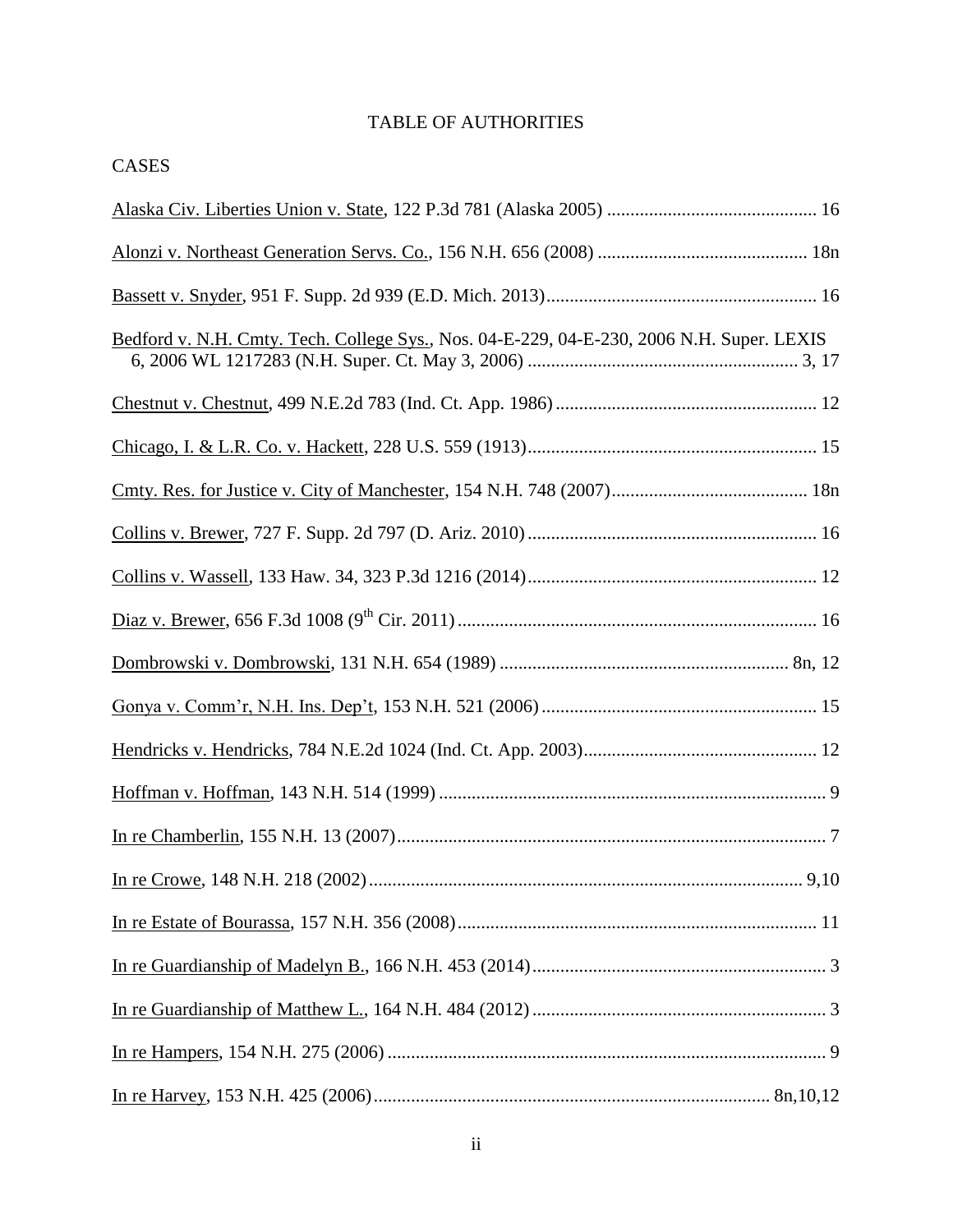| In re Marriage of Dubnicay and Dubnicay, 113 Ore. App. 61, 830 P.2d 608 (1992)  12 |  |
|------------------------------------------------------------------------------------|--|
|                                                                                    |  |
|                                                                                    |  |
|                                                                                    |  |
|                                                                                    |  |
|                                                                                    |  |
|                                                                                    |  |
|                                                                                    |  |
|                                                                                    |  |
|                                                                                    |  |
|                                                                                    |  |
|                                                                                    |  |
|                                                                                    |  |
|                                                                                    |  |
|                                                                                    |  |
|                                                                                    |  |
| Obergefell v. Hodges, __ U.S. __, 135 S.Ct. 2584,                                  |  |
|                                                                                    |  |
|                                                                                    |  |
|                                                                                    |  |
|                                                                                    |  |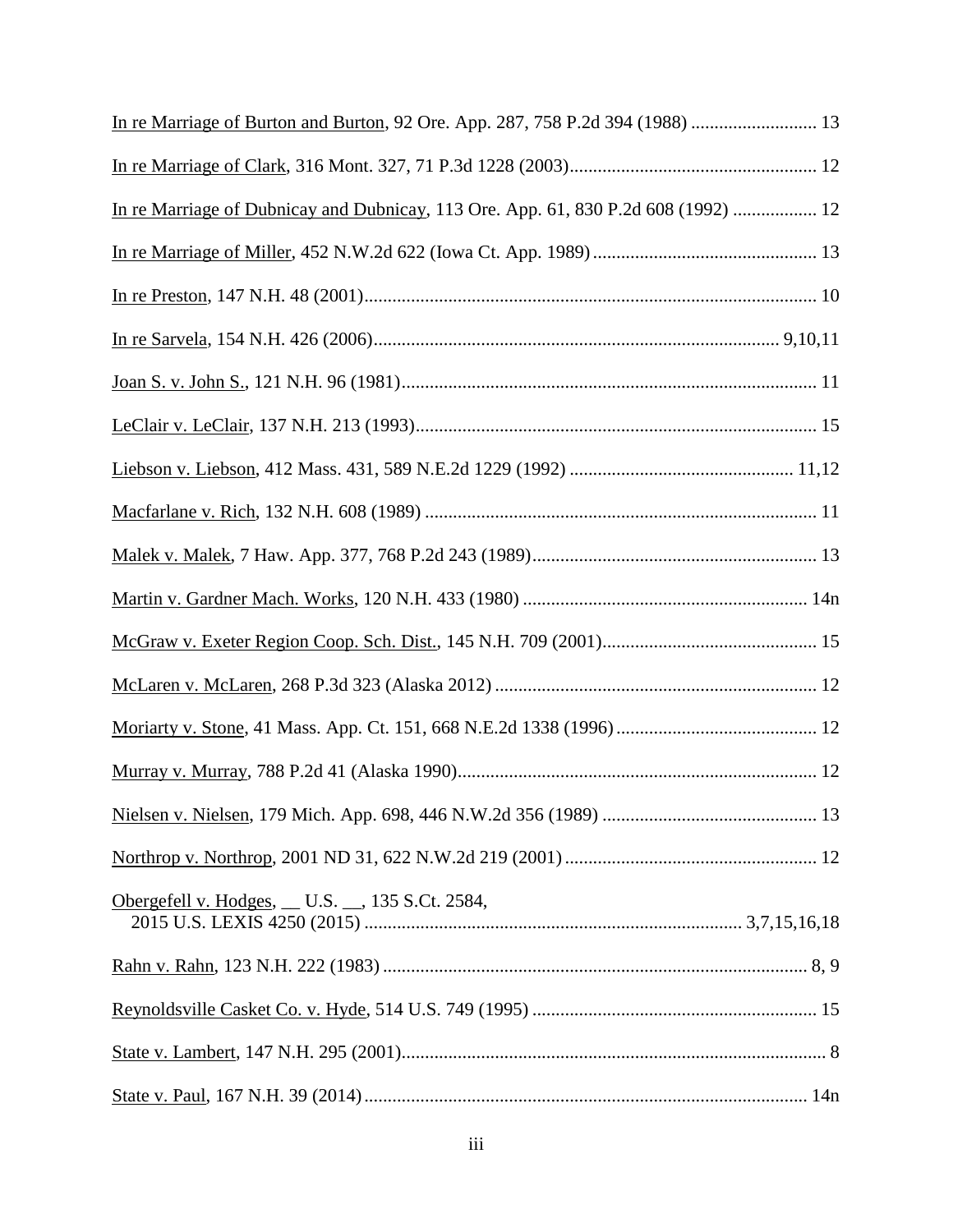| Tanner v. Oregon Health Sciences Univ., 971 P.2d 435 (Ore. App. 1998) 16 |
|--------------------------------------------------------------------------|
|                                                                          |
|                                                                          |
| <b>STATUTES</b>                                                          |
|                                                                          |
|                                                                          |
|                                                                          |
|                                                                          |
|                                                                          |
|                                                                          |
|                                                                          |
|                                                                          |
|                                                                          |
|                                                                          |
|                                                                          |

# OTHER AUTHORITIES

| U.S. Census Bureau, American FactFinder, Doc. S1101, Households and Families, 2014         |  |
|--------------------------------------------------------------------------------------------|--|
| <b>American Community Survey 1-Year Estimates</b>                                          |  |
| http://factfinder.census.gov/faces/tableservices/jsf/pages/productview.xhtml?pid=ACS_14_1Y |  |
|                                                                                            |  |
|                                                                                            |  |

U.S. Census Bureau, Households and Families: 2010, 2010 Census Briefs, (April 2012), p.5,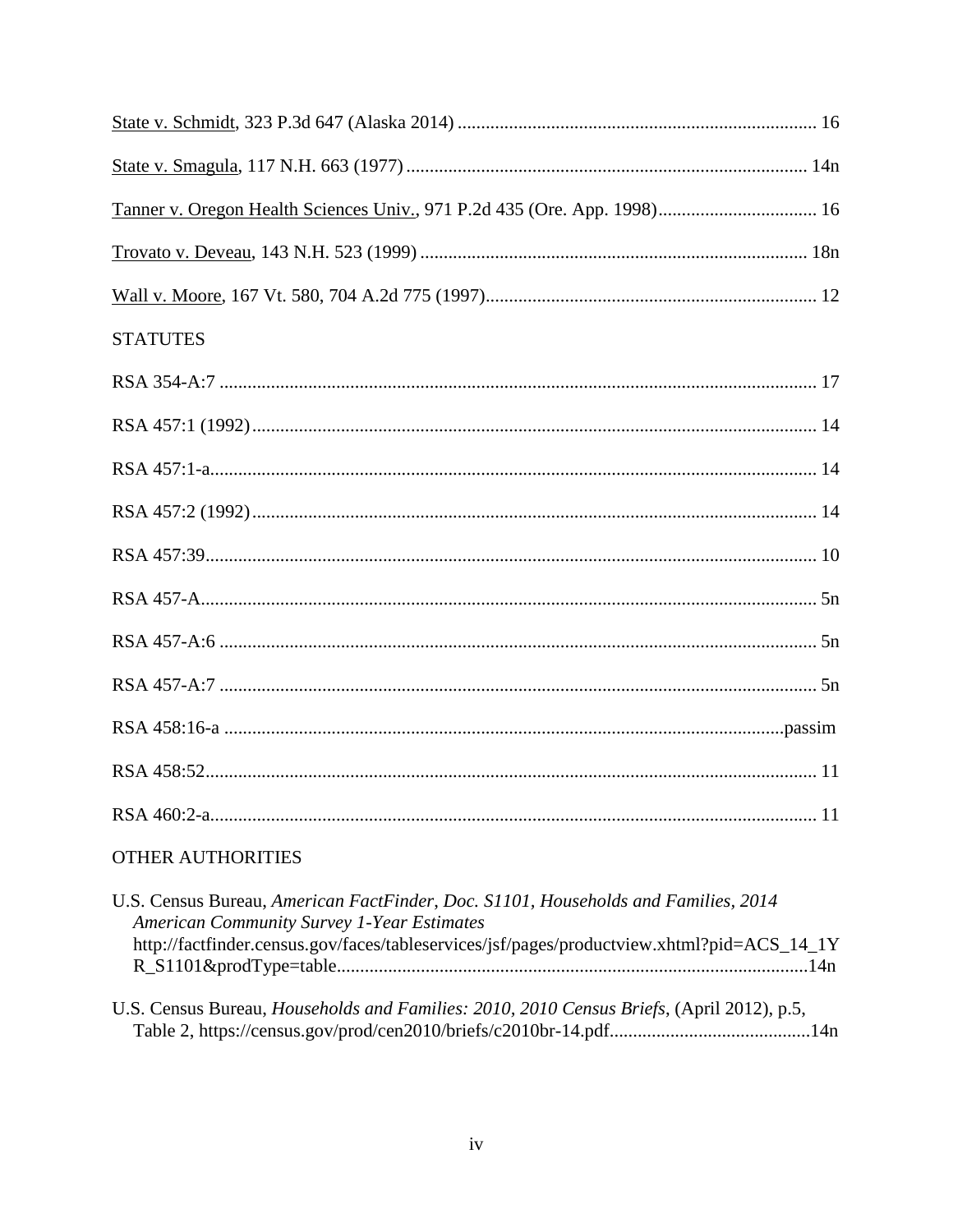#### QUESTIONS PRESENTED

1. Did the trial court engage in an unsustainable exercise of discretion or commit error as a matter of law when it determined that the parties' 20+ year relationship, including four years being joined in a civil union and then marriage, was short-term and relied essentially exclusively on this finding to allocate the bulk of marital property to one spouse as though the parties had no interdependent relationship prior to their first opportunity to enter into a legal relationship in 2008?

2. Did the trial court's analysis and result create a constitutional question that can be avoided by recognizing that, where a same-sex couple engages in a long-term relationship that possesses the indicia of a marital partnership but cannot be formalized into a marriage because of an unconstitutional ban on marriage for such a couple, the relationship cannot be treated as shortterm under New Hampshire's divorce law such as to justify an unequal division of property and against the statutory presumption of an equal division?

#### RELEVANT AUTHORITY

#### <span id="page-5-0"></span>RSA 458:16-a Property Settlement

- I. Property shall include all tangible and intangible property and assets, real or personal, belonging to either or both parties, whether title to the property is held in the name of either or both parties. Intangible property includes, but is not limited to, employment benefits, vested and non-vested pension or other retirement benefits, or savings plans. To the extent permitted by federal law, property shall include military retirement and veterans' disability benefits.
- II. When a dissolution of a marriage is decreed, the court may order an equitable division of property between the parties. The court shall presume that an equal division is an equitable distribution of property, unless the court establishes a trust fund under RSA 458:20 or unless the court decides that an equal division would not be appropriate or equitable after considering one or more of the following factors:
	- (a) The duration of the marriage.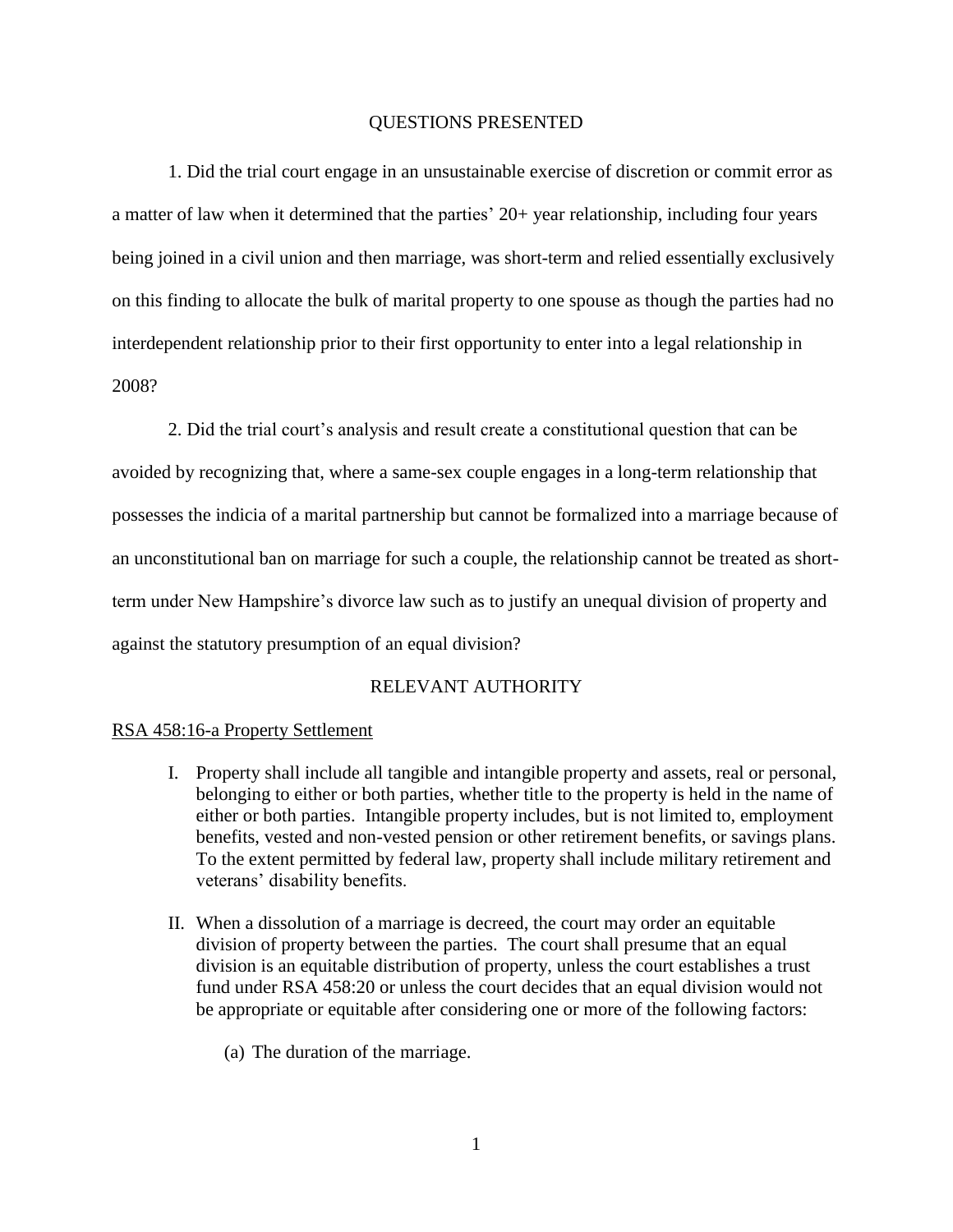- (b) The age, health, social or economic status, occupation, vocational skills, employability, separate property, amount and sources of income, needs and liabilities of each party.
- (c) The opportunity of each party for future acquisition of capital assets and income.
- (d) The ability of the custodial parent, if any, to engage in gainful employment without substantially interfering with the interests of any minor children in the custody of said party.
- (e) The need of the custodial parent, if any, to occupy or own the marital residence and to use or own its household effects.
- (f) The actions of either party during the marriage which contributed to the growth or diminution in value of property owned by either or both of the parties.
- (g) Significant disparity between the parties in relation to contributions to the marriage, including contributions to the care and education of the children and the care and management of the home.
- (h) Any direct or indirect contribution made by one party to help educate or develop the career or employability of the other party and any interruption of either party's educational or personal career opportunities for the benefit of the other's career or for the benefit of the parties' marriage or children.
- (i) The expectation of pension or retirement rights acquired prior to or during the marriage.
- (j) The tax consequences for each party.
- (k) The value of property that is allocated by a valid prenuptial contract made in good faith by the parties.
- (l) The fault of either party as specified in RSA 458:7 if said fault caused the breakdown of the marriage and:
	- (1) Caused substantial physical or mental pain and suffering; or
	- (2) Resulted in substantial economic loss to the marital estate or the injured party.
- (m)The value of any property acquired prior to the marriage and property acquired in exchange for property acquired prior to the marriage.
- (n) The value of any property acquired by gift, devise, or descent.
- (o) Any other factor that the court deems relevant.

<span id="page-6-0"></span>[Sections III and IV are omitted.]

#### INTERESTS OF AMICI CURIAE

Founded in 1978, Gay & Lesbian Advocates & Defenders ("GLAD") is New England's

leading public interest legal organization dedicated to ending discrimination based on sexual

orientation, HIV status, and gender identity and expression. GLAD has litigated widely in New

England in both state and federal courts in all areas of the law in order to protect and advance the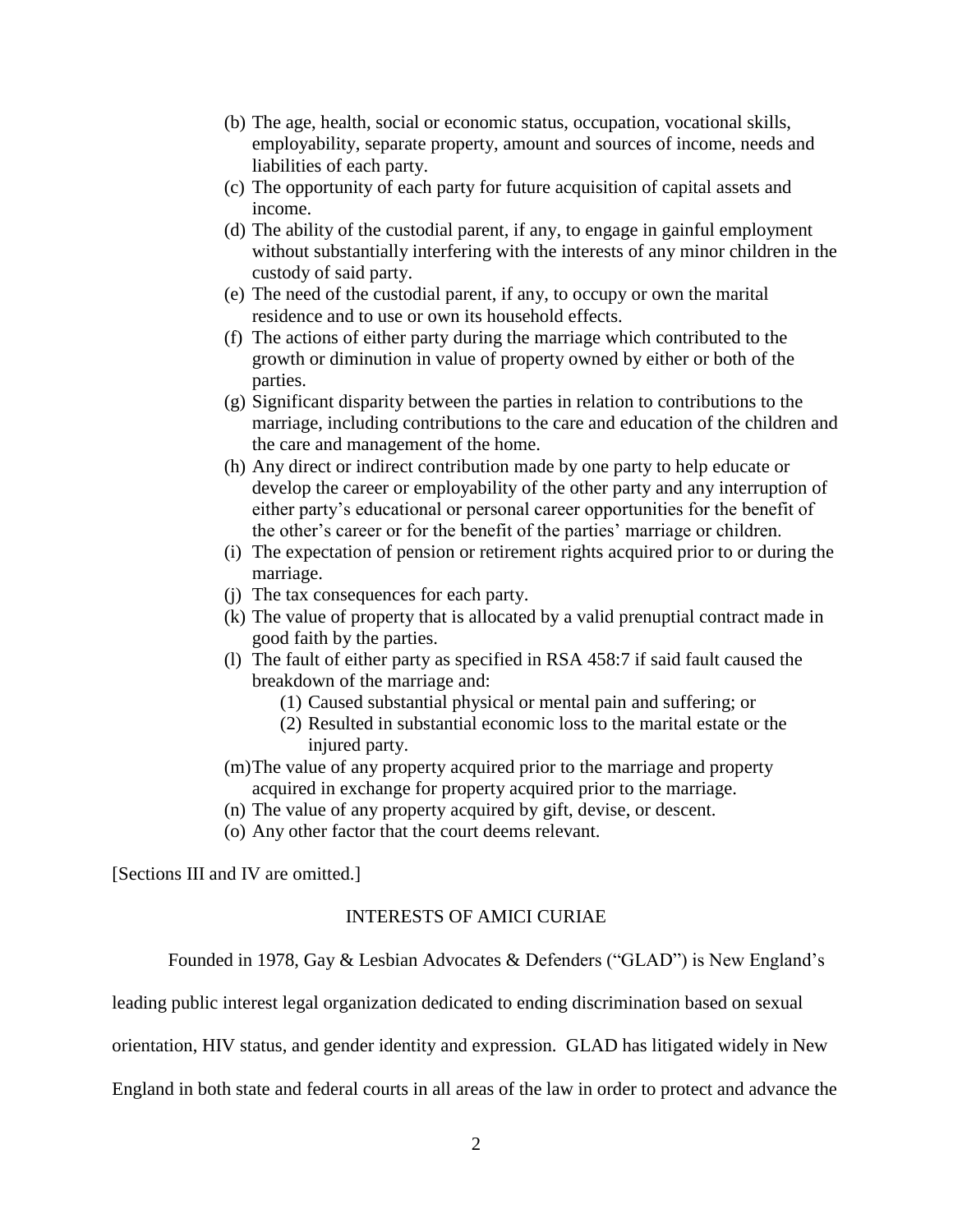rights of lesbians, gay men, bisexuals, transgender individuals, and people living with HIV and AIDS. GLAD's history includes litigating before the courts of the State of New Hampshire, including this Court most recently in In re Guardianship of Madelyn B., 166 N.H. 453 (2014); In re Guardianship of Matthew L., 164 N.H. 484 (2012); and Bedford v. N.H. Cmty. Tech. College Sys., Nos. 04-E-229, 04-E-230, 2006 N.H. Super. LEXIS 6, 2006 WL 1217283 (N.H. Super. Ct. May 3, 2006) (unpublished; case appealed to this Court and dismissed before argument). Nationally, GLAD was counsel, along with the ACLU and other attorneys, for the petitioners in the United States Supreme Court case *Obergefell v. Hodges*\_\_ U.S. \_\_, 135 S. Ct. 2584, 2015 U.S. LEXIS 4250 (2015), which held that the Fourteenth Amendment requires a State to license a marriage between two people of the same sex and to recognize a marriage between two people of the same sex when their marriage was lawfully licensed and performed out-of-State. GLAD has an enduring interest that the rule of law adequately protects all citizens.

The American Civil Liberties of New Hampshire ("ACLU-NH") is the New Hampshire affiliate of the American Civil Liberties Union – a nationwide, nonpartisan, public interest organization with approximately 500,000 members (including over 3,500 New Hampshire members). The ACLU-NH engages in litigation, by direct representation and as *amicus curiae*, to encourage the protection of rights guaranteed by the federal and state constitutions, including the right of all citizens to be protected in their equality and dignity. For example, the ACLU-NH and other public-interest organizations filed an amicus brief in In re Guardianship of Madelyn B., 166 N.H. 453 (2014). Nationally, the ACLU was counsel, along with GLAD and other attorneys, for the petitioners in the United States Supreme Court case *Obergefell v. Hodges*\_\_ U.S. \_\_, 135 S. Ct. 2584, 2015 U.S. LEXIS 4250 (2015).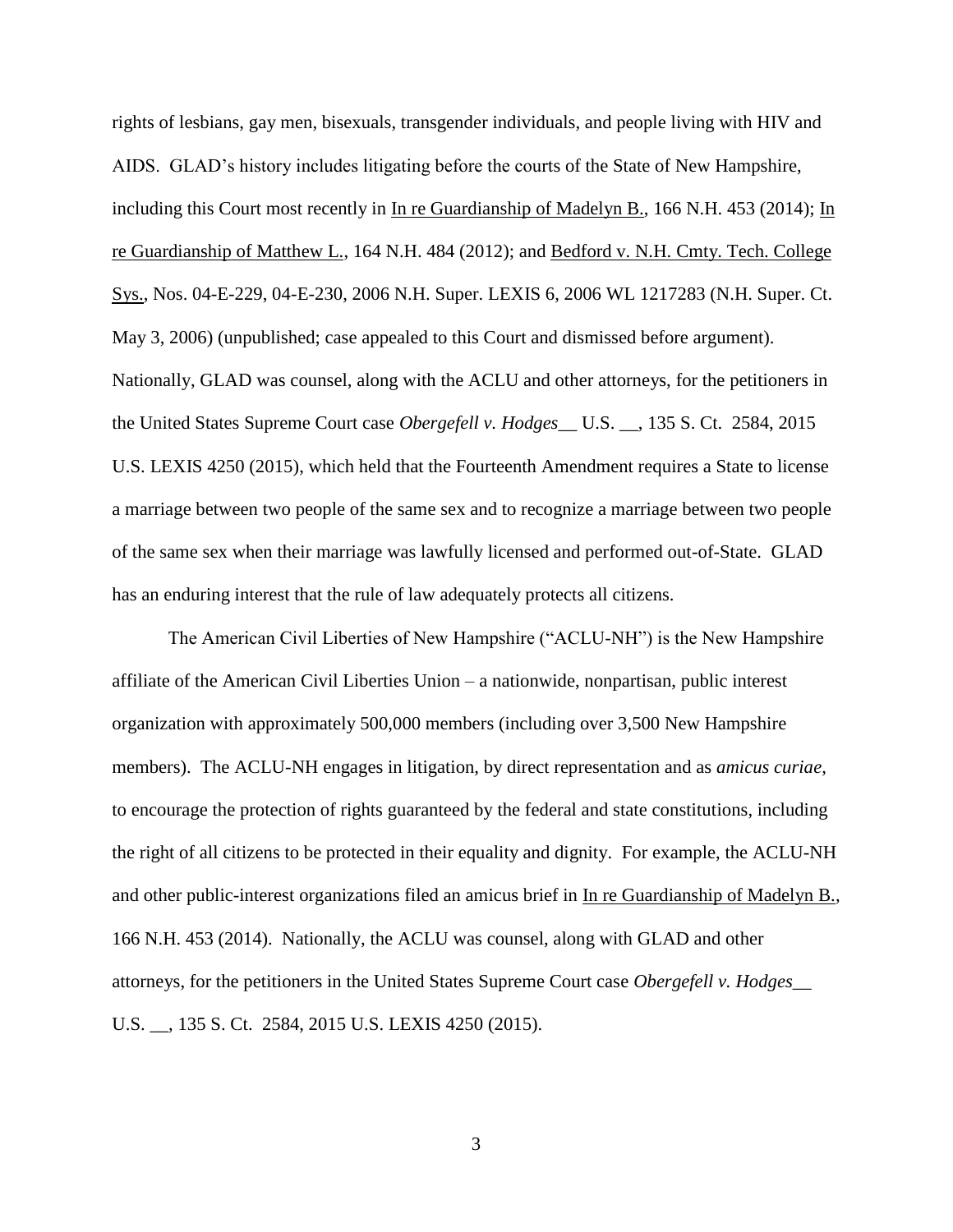The interests of the ACLU-NH and GLAD in ensuring that all citizens are treated equally and that their constitutional rights are fully protected led to their involvement in this case.

### STATEMENT OF THE CASE

<span id="page-8-0"></span>Amici rely upon the State of the Case of the respondent/appellant.

### STATEMENT OF THE FACTS

<span id="page-8-1"></span>It is undisputed on the record before the Court that the petitioner, Deborah Munson ("Deborah"), and the respondent, Coralee Beal ("Coralee"), were in a long-standing, committed relationship for at least 20 years from the time they decided to live together until they separated in 2013.<sup>1</sup> During that 20+ year period, the parties' relationship possessed all the elements of a marriage.<sup>2</sup> Specifically, the parties behaved as a couple in very typical ways, maintaining an exclusive relationship of economic and emotional interdependence. Among other things, they: (1) shared household chores and responsibilities; (2) created and maintained joint bank accounts; (3) deposited earnings and other income into the joint accounts to cover household expenses; (4) shared credit cards; and (5) created estate plans in 1995 leaving their entire estates to each other. In addition, from 1992 onward, Deborah designated Coralee as beneficiary of her life insurance policy.

 $\mathbf{1}$ <sup>1</sup> Coralee has maintained that the parties started living together in 1992 while the court chose to use a 1993 date without either granting or denying Coralee's request for a finding on the point. (Final Decree, pp. 1, 10).

<sup>2</sup> The trial court's ruling on Coralee's requested finding on this point – Request No.  $15 - is$ uncertain. The Final Decree indicates that the court both granted and denied this specific request. (Final Decree, p. 10).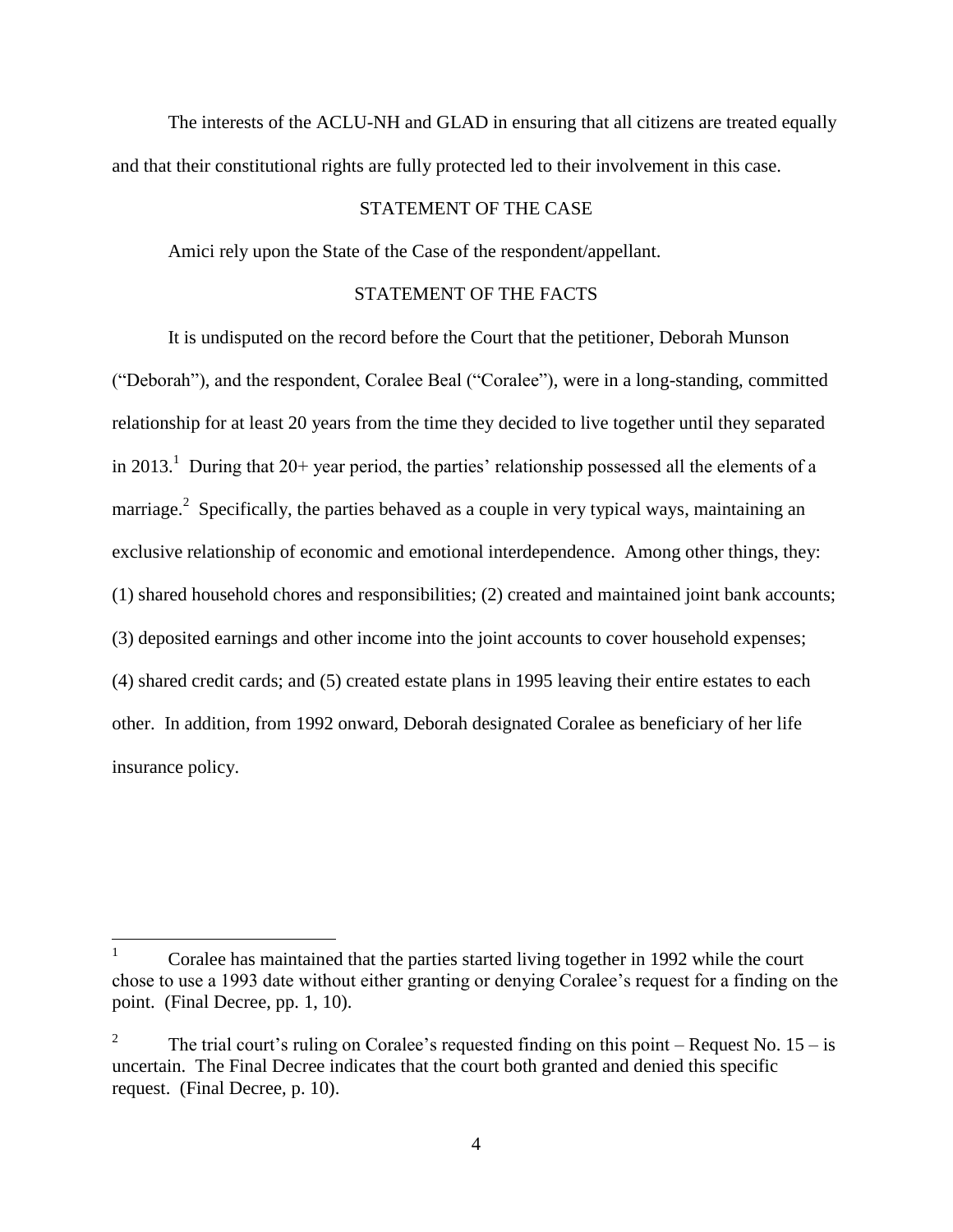Early in their life together, the parties held a "marriage" ceremony and exchanged paper rings.<sup>3</sup> True to that commitment, when Deborah was diagnosed with breast cancer in 1997, Coralee put her schooling and career on hold for more than a year to care for Deborah.

Ultimately, when finally a civil legal status was available to same-sex couples in New Hampshire, Coralee and Deborah joined in a civil union in 2008.<sup>4</sup> They allowed that civil union to become a marriage under New Hampshire law as of January 1, 2011.

### SUMMARY OF ARGUMENT

<span id="page-9-0"></span>Although the parties began a long-term, committed relationship in 1992, as a same-sex couple they were prohibited from marrying. As a result, they only obtained their first legal status as a couple in 2008 when New Hampshire created civil unions for same-sex couples. That civil union then became a marriage after New Hampshire lifted its ban on marriage for same-sex couples on January 1, 2010.

In their divorce proceedings, the trial court ordered a vastly unequal division of marital property essentially relying on the single factor of duration of the marriage. RSA 458:16-a, II(a). The court treated the couple as having a short-term marriage, using their 2008 civil union as the measuring date and disregarding the previous 16 years of their interdependent relationship. Amici present two arguments concerning the Court's order.

 $3<sup>7</sup>$ <sup>3</sup> Of course, any such ceremony could not be a legal, civil marriage because marriage was not available to same-sex couples anywhere in the country at that time.

New Hampshire made civil unions available to same-sex couples as of January 1, 2008. RSA 457-A (repealed effective January 1, 2010). Under the civil union law, parties to a civil union were "entitled to all the rights and subject to all the obligations and responsibilities provided for in state law that apply to parties who are joined together pursuant to RSA 457 [governing marriage]." RSA 457-A:6. Dissolution of a civil union was subject to RSA 458, governing annulments, divorce and separation. RSA 457-A:7.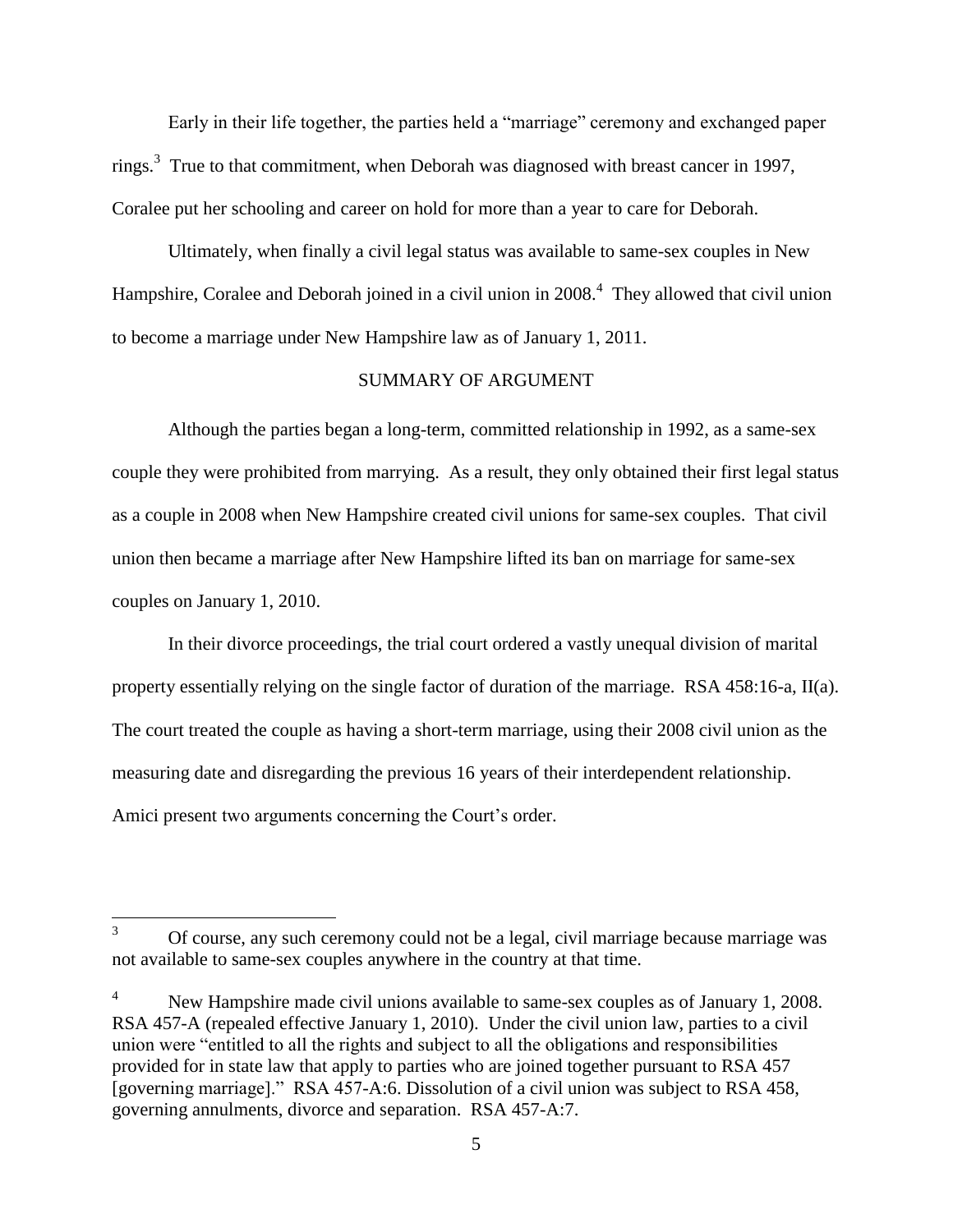First, the order was in error and constituted an unsustainable exercise of discretion. It was objectively unreasonable to characterize this 20+ year relationship as short-term and is also contrary to every relevant principle of New Hampshire law and policy which support the recognition of premarital cohabitation periods.

Under New Hampshire law, the time factor justifying a potential, unequal division of property is not duration per se but only a short-term duration where it is possible to return the parties to their pre-marriage position. That is not realistic here when the parties have a long-term relationship which is a mix of years of economically interdependent cohabitation and marriage.

In addition, RSA 458:16-a, I treats all property at divorce as marital property, demonstrating the relevance of premarital property and the premarital relationship. A cohabiting and economically interdependent relationship is also respected as a common law marriage in certain circumstances (despite the State's preference for ceremonial marriage) and gives rise to equitable and legal remedies for unmarried couples upon separation. If New Hampshire will adjust the rights of cohabiting couples who never marry, it is only logical and just to consider the full length of a relationship of a couple whose cohabitation evolves into a marriage.

In every case that amici discovered from "all property" states like New Hampshire (that is, states that regard all property at divorce as marital regardless of when or how acquired or by whom), the courts uniformly consider the cohabitation and marriage years together for assessing equitable division of property.

As this is true for any cohabiting and economically interdependent relationship, it is particularly objectively unreasonable to characterize as short-term a 20+ year relationship of a same-sex couple where they were barred from marrying for the first 18 years of their relationship.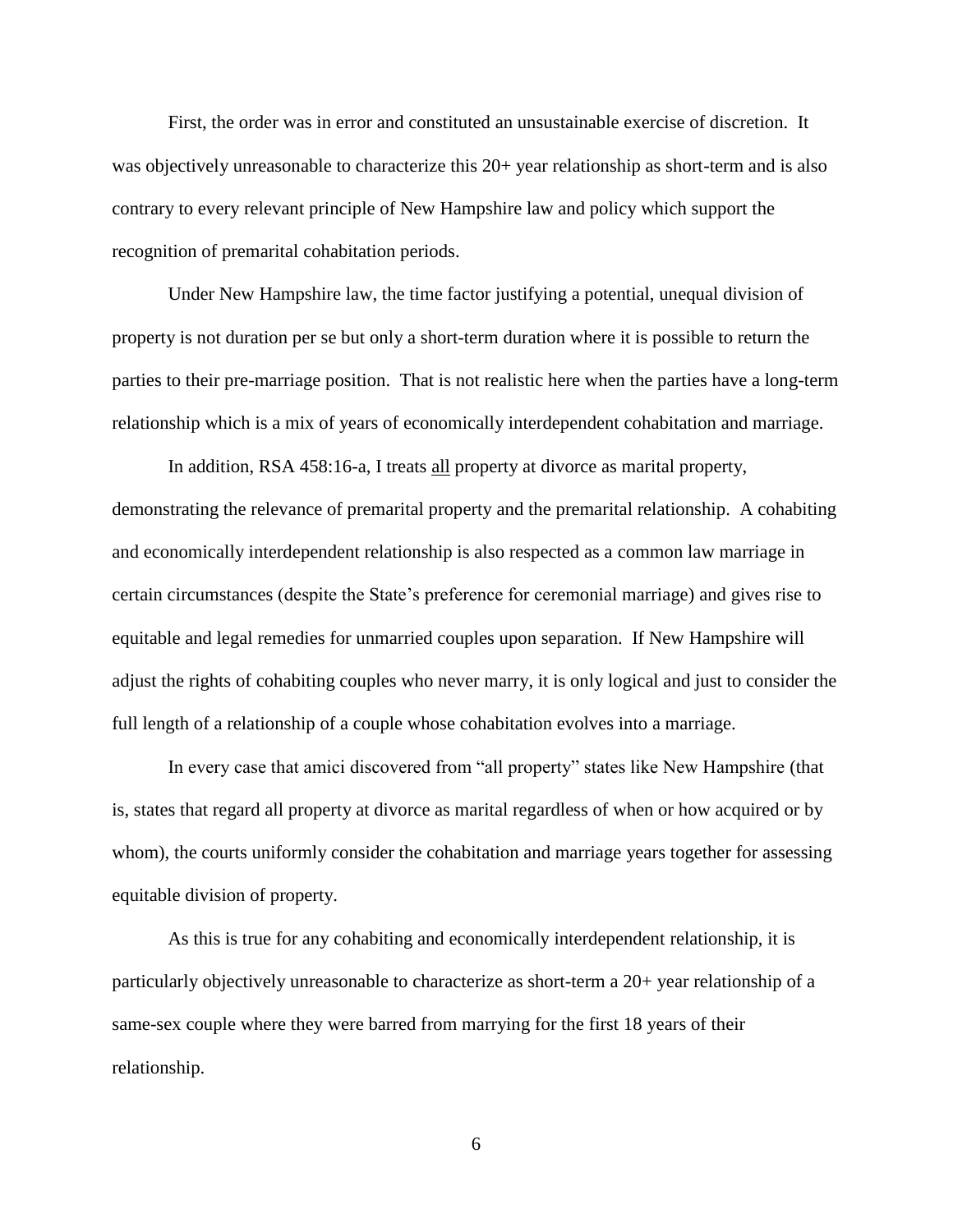Second, in order to avoid an unconstitutional interpretation of RSA 458:16-a, the trial court's application of a short-term relationship analysis in this case must be reversed. Constitutional avoidance is a well-established doctrine. It violates Equal Protection to limit access to a state benefit, i.e., presumptively equal division of marital property, to those who are married where same-sex couples were denied the opportunity to marry. Here, the lower court perpetuated the effects of the past exclusion on same-sex couples marrying and thus imposed the same type of unconstitutional spousal limitation in this case. In addition, the Obergefell decision of the U.S. Supreme Court in June 2015 compels the same result since bans on marriage for same-sex couples were, and are, unconstitutional. Therefore, to effectively rely on that bar and disregard the full length of a same-sex couple's cohabiting and economically interdependent relationship today also violates Obergefell. Finally, it would violate Equal Protection if a different-sex couple's period of economically interdependent cohabitation was acknowledged in assessing the duration of the marriage but a same-sex couple's like relationship was not.

#### ARGUMENT

# <span id="page-11-1"></span><span id="page-11-0"></span>I. THE TRIAL COURT ERRED IN MAKING A SIGNIFICANTLY UNEQUAL DIVISION OF PROPERTY VIRTUALLY IN EXCLUSIVE RELIANCE ON A DETERMINATION THAT THE PARTIES HAD A SHORT-TERM MARRIAGE.

A. The Trial Court's Ruling.

 $\overline{a}$ 

<span id="page-11-2"></span>In choosing to reject the presumptive "equal division" of property as required by RSA 458:16-a, II and instead provide for a vastly unequal distribution, the trial court relied upon "the duration of the marriage." RSA 458:16-a,  $II(a)$ .<sup>5</sup> (Final Decree, p. 4). Duration is only one of

<sup>5</sup> The trial court also cited the catchall provision, RSA 458:16-a, II(o), noting that "... Deborah has been the majority wage earner and has been the majority financial support for the couple during the time of their relationship." (Final Decree, p. 4). However, this relates inextricably to the court's short-term marriage analysis as otherwise it would assume a joint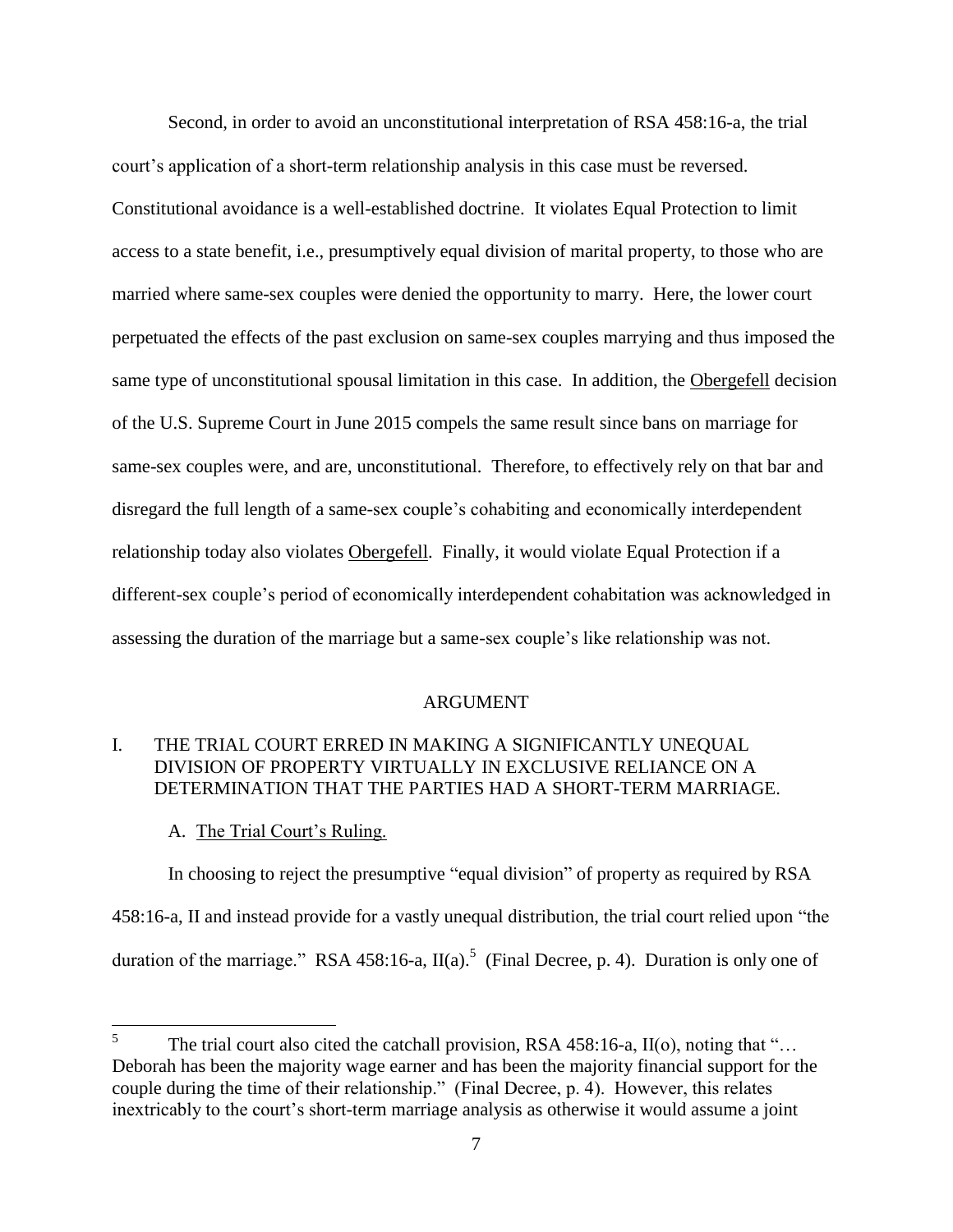the 15 statutory factors identified in RSA 458:16-a, II that may justify an unequal property distribution at divorce.

Based upon the view that the parties had a "short-term marriage," commencing with their 2008 civil union, (Final Decree, p. 4), the court gave the overwhelming majority of the assets to Deborah – a home, other real estate, and the bulk of Deborah's retirement assets. (Final Decree, pp. 7-8).

### <span id="page-12-0"></span>B. The Trial Court's Ruling Was An Unsustainable Exercise Of Discretion.

### 1. The standard of review.

 $\overline{a}$ 

<span id="page-12-1"></span>This Court reviews equitable divisions of property pursuant to RSA 458:16-a, II for an "unsustainable exercise of discretion." In re Chamberlin, 155 N.H. 13, 16 (2007). In turn, this standard turns on "whether the record establishes an objective basis sufficient to sustain the discretionary judgment made." State v. Lambert, 147 N.H. 295, 296 (2001). To show that a decision is unsustainable, the challenger "must demonstrate that the court's ruling was clearly untenable or unreasonable to the prejudice of [her] case." Id. The respondent/appellant has sustained that burden.

### <span id="page-12-2"></span>2. In all respects relevant to property division under RSA 458:16-a, the parties' relationship cannot legally be characterized as short-term and it was objectively unreasonable for the trial court to do so.

In this Court's jurisprudence on RSA 458:16-a and the question of short-term marriages, two things are clear. First, the Court generally assumes there was no marriage-like relationship or economic partnership between the parties prior to the marriage. See Rahn v. Rahn, 123 N.H. 222, 225 (1983) ("In a short-term marriage, it is easier to give back property brought to the

economic partnership during a long-term marriage such that the simple fact of earnings disparity per se would not justify a vastly unequal division of property. See In re Harvey, 153 N.H. 425 (2006); Dombrowski v. Dombrowski, 131 N.H. 654 (1989).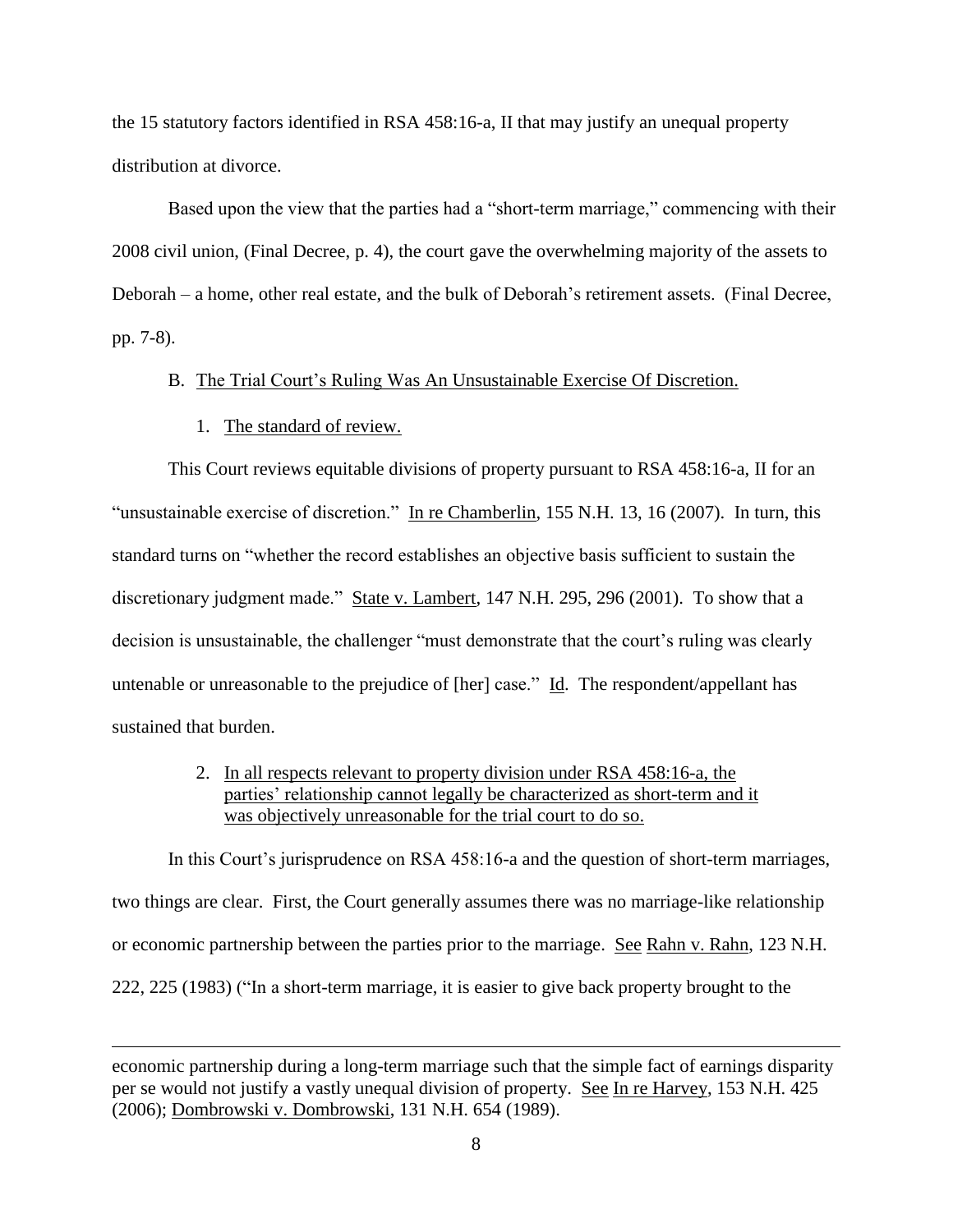marriage and still leave the parties in no worse position than they were in prior to it."). And, even then, there is no requirement to return "parties in a short-term marriage to their premarital financial positions," In re Sarvela, 154 N.H. 426, 431 (2006), "where the parties have invested money and effort for years in an asset like a family business or house." Rahn, 123 N.H. at 225. In addition, the length of the marriage is but one factor for the court to consider and does not by itself mandate any particular result as to property division. In re Sarvela, 154 N.H. at 431; In re Crowe, 148 N.H. 218, 221 (2002). In sum, this Court's gloss on RSA 458:16-a, II(a) indicates that the time factor relevant to a potential, unequal division of property is not duration per se but rather only a short-term duration, which might then prove significant.

Beyond this, this Court has not yet expressly addressed a question that is broadly important to different-sex and same-sex couples alike: whether a period of economically interdependent cohabitation prior to marriage should be factored into the duration question. Hoffman v. Hoffman, 143 N.H. 514, 522 (1999) (no need to decide whether correct to tack fiveyear cohabitation period onto 12-year marriage period as it was proper, in any event, to consider the 12-year marriage as long-term); In re Crowe, supra at 222 (no need to reach premarital cohabitation as trial court's decision was otherwise sustainable). However, New Hampshire law and policy strongly support the recognition of such premarital cohabitation period as relevant to an equitable property division.

First, as noted above, the true factor justifying a potential, unequal distribution is not duration per se but short-term duration where it is possible to return the parties to their premarriage position. Rahn, supra; In re Crowe, supra at 221 (same); see Hoffman, supra at 520 (one factor supporting an unequal distribution is "a short marriage"); In re Hampers, 154 N.H. 275, 286 (2006) ("it may be proper, in some cases, to treat a short-term marriage differently from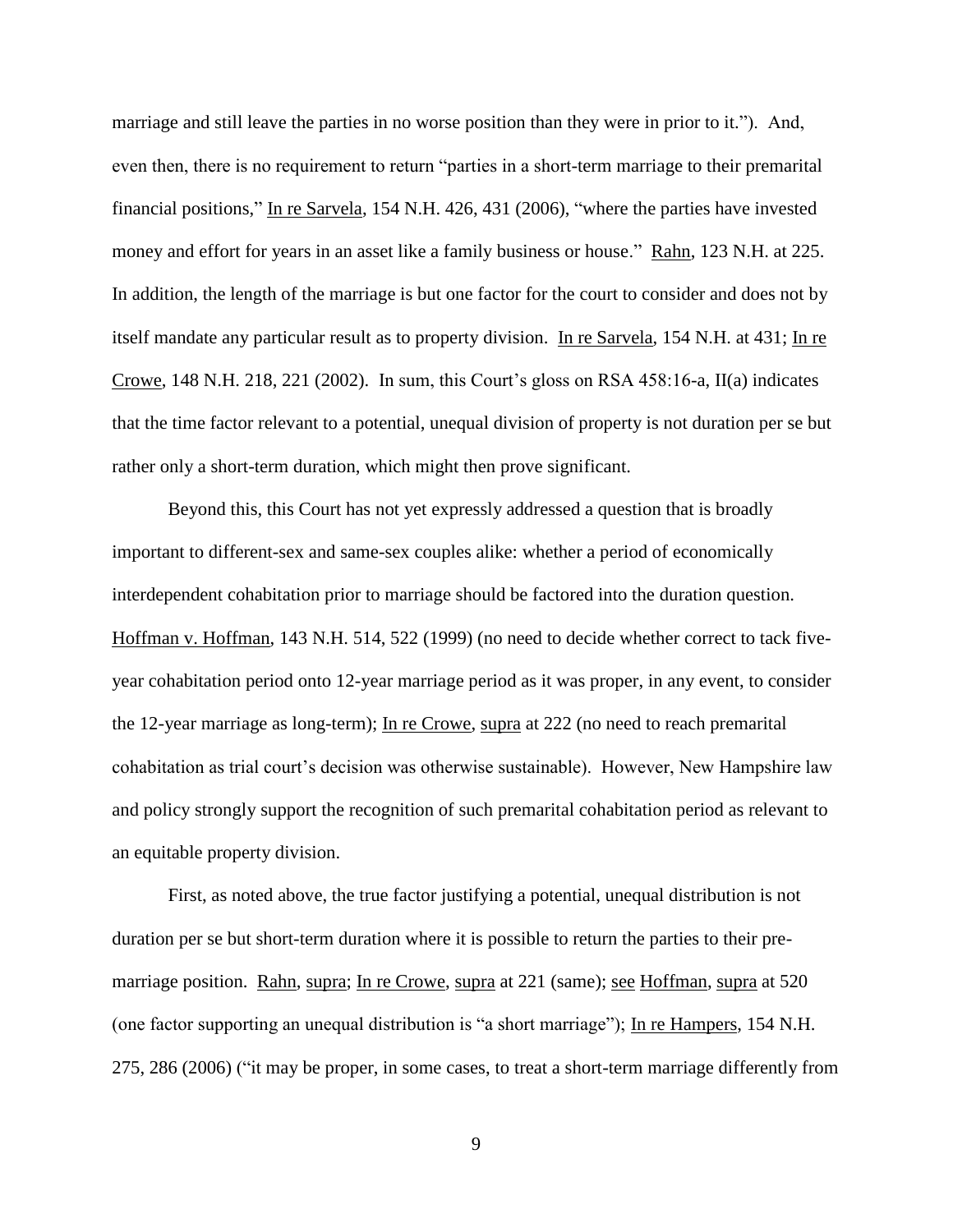a long-term marriage"). Where the reality of a divorcing couple's lives is a mix of years of economically interdependent cohabitation followed by a "short" marriage, the notion of returning the parties to their original pre-marital position is unrealistic and unjust where the relationship was not, in any relevant way, short-term.

Second, New Hampshire is one of a minority of states where all property is marital property and subject to the presumption of an equal distribution, thus signifying the importance of the pre-marital period to a couple that marries and later divorces. Property is considered marital regardless of whether it was "property brought to the marriage by the parties" or "acquired during marriage" such that "all property owned by each spouse, regardless of the source, may be included in the marital estate." In re Crowe, supra at 222; In re Preston, 147 N.H. 48, 50-51 (2001) ("in New Hampshire all property of the parties is subject to distribution" if acquired prior to date of decree of legal separation or divorce; legislature's intent was that "any property ... would be subject to equitable distribution." (emphasis in text)); In re Harvey, 153 N.H. 438 (same); In re Sarvela, supra at 431 (same). This policy choice and this Court's cases demonstrate the relevance of premarital property to the marital estate. This is all the more true where the premarital property reflects a mutually interdependent relationship and economic partnership of the couple. Put another way, the policy choice presuming that premarital property should be considered as marital property also speaks to the lower court's unsustainable exercise of discretion and error of law in artificially truncating the duration of the parties' relationship into a short-term marriage. (Final Decree, p. 4).

Third, state policy and law also allow unmarried couples who have held themselves out as married or who have lived in a marriage-like domestic relationship to seek legal and equitable remedies to adjust their property rights upon separation. See RSA 457:39 (limited recognition of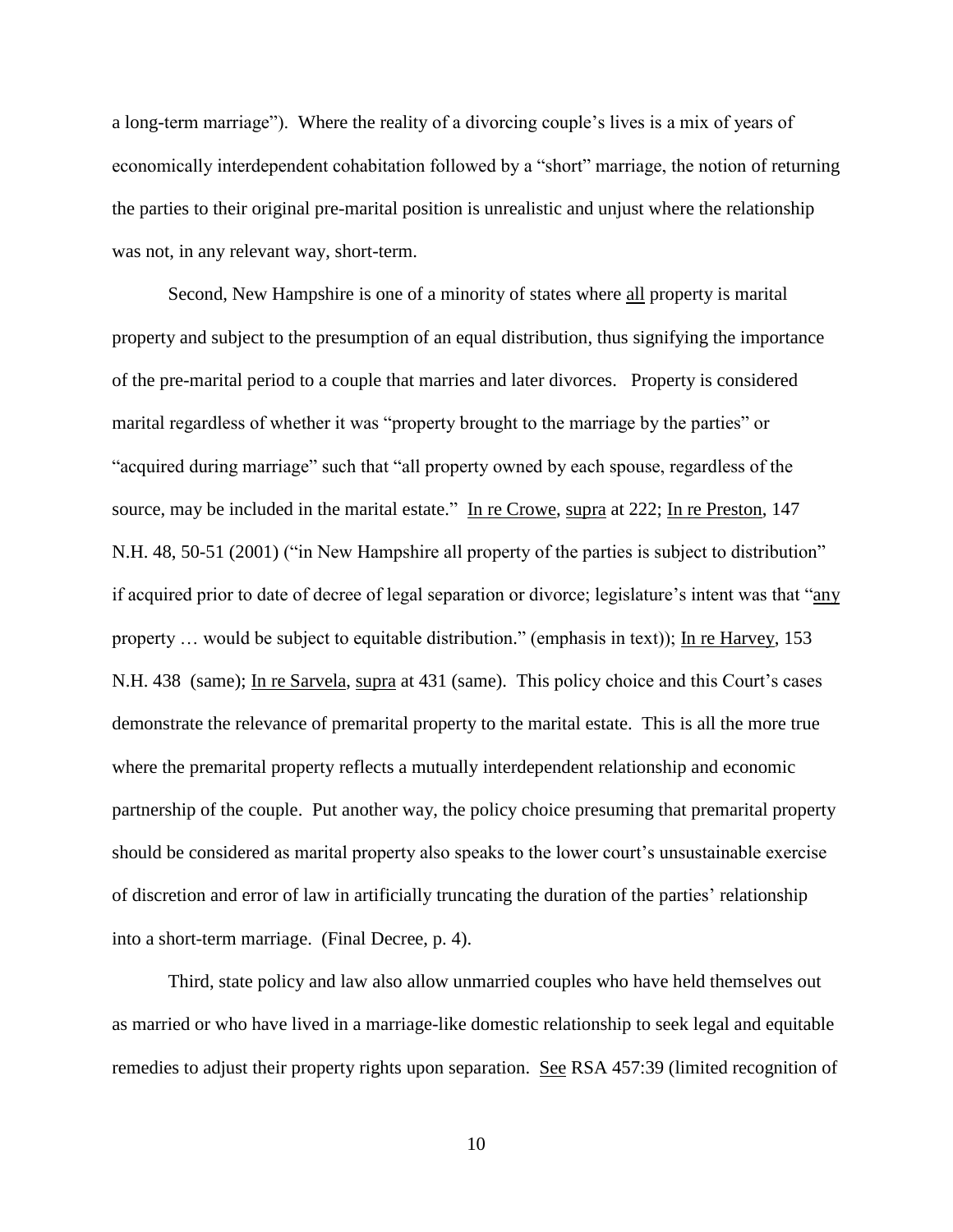common law marriage); In re Estate of Bourassa, 157 N.H. 356 (2008); Joan S. v. John S., 121 N.H. 96, 99-100 (1981) (unmarried couple who lived together for 15 years had no marriage dissolution remedies of Chapter 458 but could seek "equitable adjustment of the rights of the parties" or an action in contract).

Where the Court will recognize and adjust the rights of a cohabiting couple who never marry, and considers "all" property at divorce as marital, then the relationships of previously economically interdependent couples who later marry must be relevant to the duration of their relationship and the Court's obligation to divide marital property equitably at divorce. For such couples, the property issues should be resolved at divorce rather than requiring the divorcing couple to file a separate action to resolve the distribution of premarital property. In re Sarvela, 154 N.H. at 431 (RSA 458:16-a, I "makes no distinction between property brought to the marriage by the parties and that acquired during the marriage" so that "all property owned by each spouse at the time of divorce is ... included in the marital estate; <u>see Liebson v. Liebson</u>, 412 Mass. 431, 433, 589 N.E.2d 1229, 1230 (1992) (wife brought both a divorce action and a complaint in equity, bringing the latter to protect her interests vis-à-vis premarital cohabitation; the court upheld dismissal of the equity action as the wife had an adequate remedy at law in the divorce proceeding where all property could be distributed).

Fourth, State law authorizing pre-marital agreements "allows couples to alter the ordinary legal incidents of divorce, and determine their own destinies," Macfarlane v. Rich, 132 N.H. 608, 613 (1989). See RSA 458:52 (recognizing "binding and enforceable prenuptial contracts concerning [persons'] respective property rights"); RSA 460:2-a (parties "may enter into a written interspousal contract" in "contemplation of marriage"). This law too recognizes that a couple's marriage – indeed, any long-term committed relationship – is most likely an "economic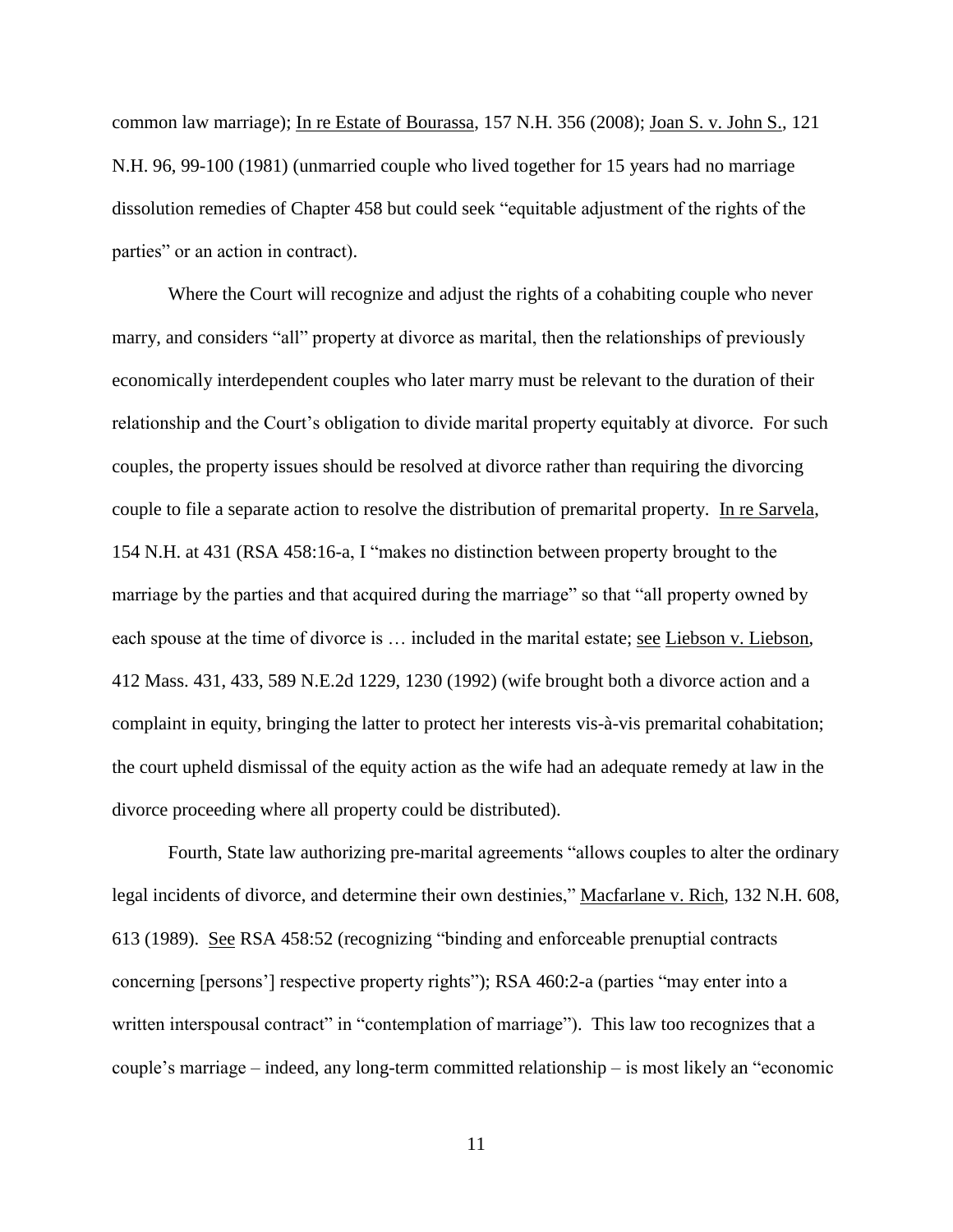partnership," which should be addressed in its entirety. See In re Harvey, 153 N.H. 439; Dombrowski v. Dombrowski, 131 N.H. 654, 660 (1989).

Finally, in every case that the amici have discovered from jurisdictions that – like New Hampshire – have an "all property" view of marital property, the courts have uniformly considered the full relationship period of different-sex couples – cohabitation and marriage – for purposes of assessing an equitable distribution. See Collins v. Wassell, 133 Haw. 34, 36, 42, 45, 323 P.3d 1216, 1218, 1224, 1227 (2014) (cohabitation period counts if there is a premarital economic partnership); McLaren v. McLaren, 268 P.3d 323, 332-333 (Alaska 2012) (also noting that parties became an "economic unit" with cohabitation); In re Marriage of Clark, 316 Mont. 327, 331, 71 P.3d 1228, 1231 (2003) (under facts, inequitable to disregard parties' premarital cohabitation); Hendricks v. Hendricks, 784 N.E.2d 1024, 1027 (Ind. Ct. App. 2003) (would be against public policy to ignore a spouse's contribution in a pre-marriage cohabitation period; discussing and applying Chestnut v. Chestnut, 499 N.E.2d 783, 786 (Ind. Ct. App. 1986)); Northrop v. Northrop, 2001 ND 31 ¶12, 622 N.W.2d 219, 222 (2001) (appropriate to consider all time together in dividing marital property); Wall v. Moore, 167 Vt. 580, 580-581, 704 A.2d 775, 777 (1997) (15-year relationship; married for four years; no error in considering entire length of the relationship); Moriarty v. Stone, 41 Mass. App. Ct. 151, 157-158, 668 N.E.2d 1338, 1344 (1996) (court can consider contributions during cohabitation period prior to marriage; discussing and applying Liebson v. Liebson, 412 Mass. 432-433, 589 N.E.2d 1230); In re Marriage of Dubnicay and Dubnicay, 113 Ore. App. 61, 64, 830 P.2d 608, 610 (1992) (time of cohabitation "usually included in determining the duration of a relationship for the purpose of a property division" unless there was no comingling of finances); Murray v. Murray, 788 P.2d 41, 42 (Alaska 1990) (so long as parties marry, court is free to consider the parties' entire relationship,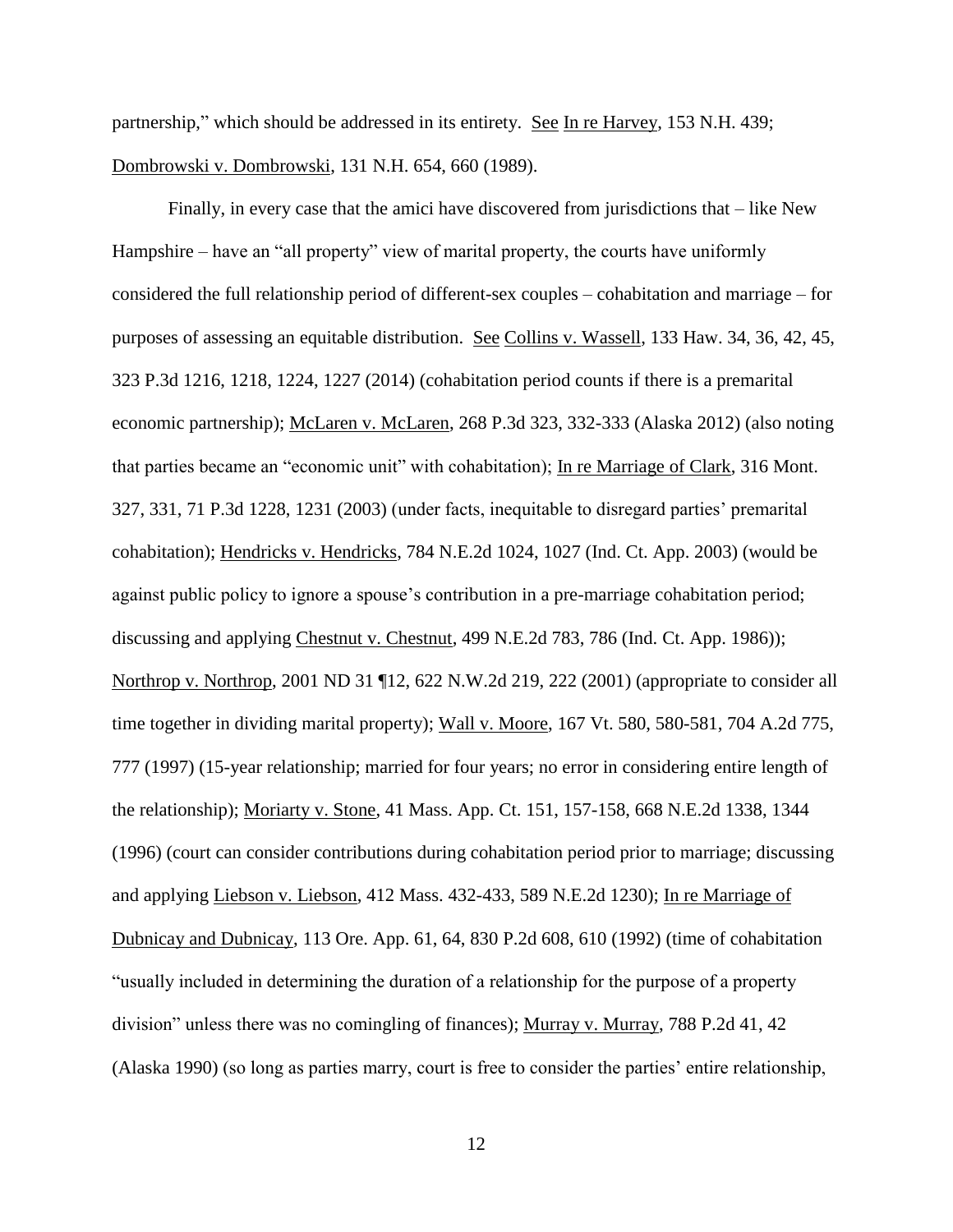including premarital cohabitation); In re Marriage of Miller, 452 N.W.2d 622, 623-624 (Iowa Ct. App. 1989) (premarital cohabitation properly considered); Nielsen v. Nielsen, 179 Mich. App. 698, 699-700, 446 N.W.2d 356, 356-357 (1989) (trial court properly considered 15-year cohabitation prior to three-year marriage; treating this as a "short-term marriage" not favored); Malek v. Malek, 7 Haw. App. 377, 380, 768 P.2d 243, 246 (1989) (no restriction on considering what happened before parties were legally married); In re Marriage of Burton and Burton, 92 Ore. App. 287, 289 n.2, 758 P.2d 394, 395 n.2 (1988) ("period of cohabitation before the marriage is relevant to determining the length of the marriage.").

For all of these reasons, the Court should determine that it is objectively unreasonable to view a long-term, marriage-like relationship and economic partnership as short-term for the purposes of an unequal property division simply because the parties' years of legal marriage – viewed in isolation and apart from the reality of their lives – was relatively short, especially where the length of the marriage was due to (now unconstitutional) constraints that then existed under New Hampshire law.

As this should be true for any relationship, it is particularly objectively unreasonable to characterize as short-term what was, in fact, a 20+ year relationship of a same-sex couple where it is undisputed that they could not have legally married for the first 18 years of their committed relationship and that they obtained a legal status for their relationship – a civil union – when such status became available in New Hampshire in 2008.

In sum, the trial court committed an unsustainable exercise of discretion that requires reversal of the Final Decree.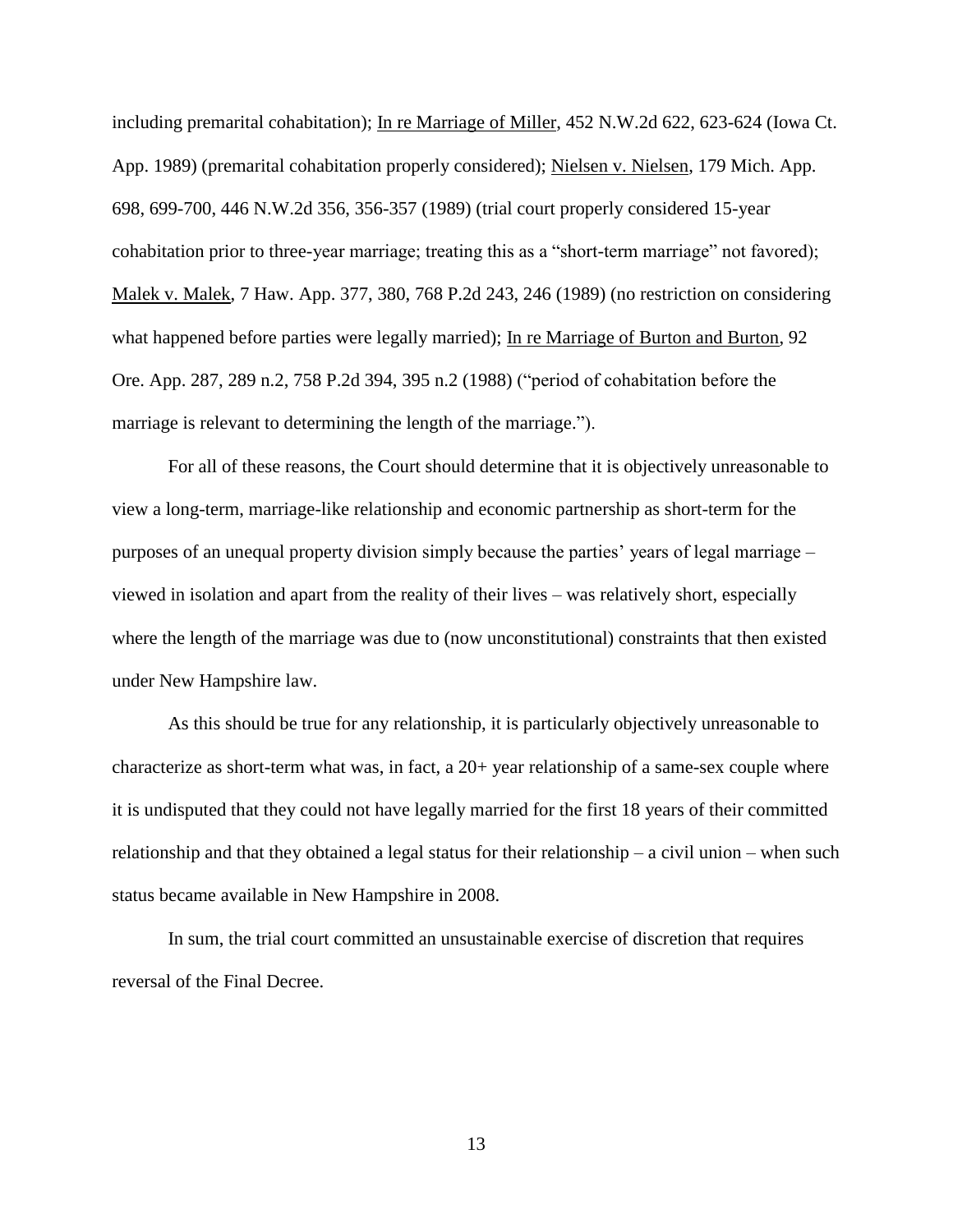# <span id="page-18-0"></span>C. The Trial Court's Application Of RSA 458:16-a Should Be Reversed To Avoid An Unconstitutional Interpretation Of The Statute.

As noted above, Coralee and Deborah were in a committed relationship for 18 years before the State of New Hampshire offered them the ability to be legally married. RSA 457:1-a (effective January 1, 2010). Prior to January 1, 2010, same-sex couples were prohibited from marrying in New Hampshire. See RSA 457:1 and 457:2 (1992).

The trial court's application of RSA 458:16-a on the facts of this case to treat the parties here as if they had only a short-term relationship – and, thus, justifying a hugely unequal division of property upon divorce – presents serious constitutional questions. In order to avoid these serious constitutional questions<sup>6</sup>, this Court should interpret RSA 458:16-a to recognize the long-term relationships and economic partnerships of same-sex couples and not limit such couples by the very recent availability of marriage licenses in order to avoid an unconstitutional application of RSA 458:16-a.<sup>7</sup>

 $\boldsymbol{6}$ As this Court recently noted, constitutional avoidance is a "well-established doctrine [that] requires us, whenever reasonably possible, to construe a statute so as to avoid bringing it into conflict with the constitution." State v. Paul, 167 N.H. 39, 44-45 (2014); see also, e.g., Martin v. Gardner Mach. Works, 120 N.H. 433, 435 (1980) (same; to construe a statute of limitations provision to extinguish an existing cause of action "would raise serious questions concerning the constitutionality of [the provision]," citing State v. Smagula, 117 N.H. 663, 666 (1977)).

<sup>7</sup> This is not an isolated problem confined necessarily to this particular couple. Although there have been serious issues of undercounting of same-sex households in the United States and in individual states, the U.S. Census Bureau data shows a "preferred estimate" of 358,390 unmarried, same-sex partner households in the U.S. in 2000 and 646,464 such households in 2010. U.S. Census Bureau, *Households and Families: 2010, 2010 Census Briefs*, (April 2012), p.5, Table 2,<https://census.gov/prod/cen2010/briefs/c2010br-14.pdf> (last visited Nov. 3, 2015). The American Community Survey shows approximately 5,467 such households in New Hampshire in 2005 and approximately 3,092 such households in 2010. U.S. Census Bureau, *American FactFinder*, *Doc. S1101, Households and Families, 2014 American Community Survey 1-Year Estimates*

[http://factfinder.census.gov/faces/tableservices/jsf/pages/productview.xhtml?pid=ACS\\_14\\_1YR](http://factfinder.census.gov/faces/tableservices/jsf/pages/productview.xhtml?pid=ACS_14_1YR_S1101&prodType=table) [\\_S1101&prodType=table](http://factfinder.census.gov/faces/tableservices/jsf/pages/productview.xhtml?pid=ACS_14_1YR_S1101&prodType=table) (with versions available for N.H. for each year from 2005 through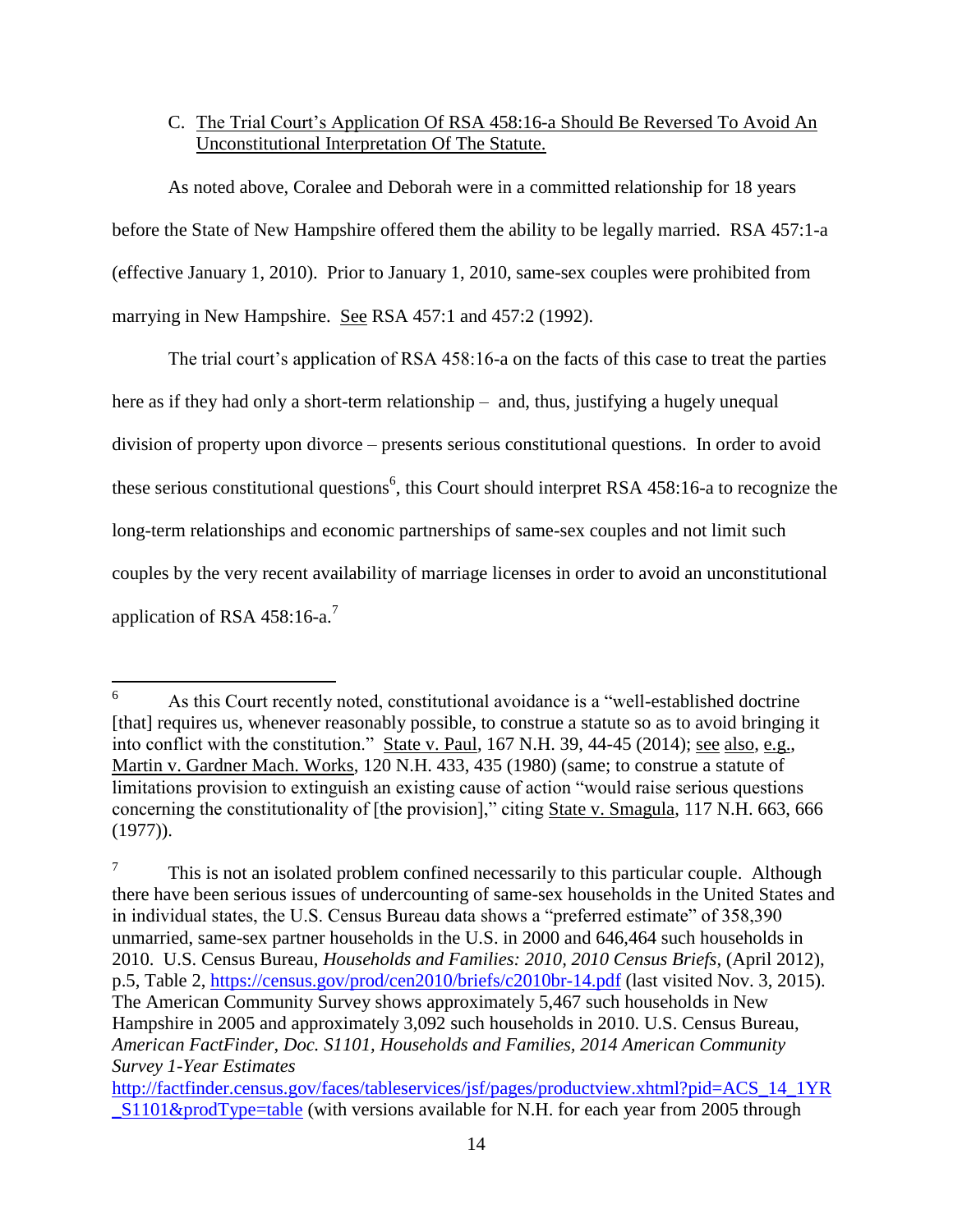First, the trial court's ruling denies a state-created benefit on the same-sex nature of the parties' relationship. It has now been settled by the U.S. Supreme Court that state bars on access to marriage are unconstitutional. Obergefell v. Hodges, \_\_ U.S. \_\_, 135 S. Ct. 2584, 2015 U.S. LEXIS 4250 (2015). That Court found the marriage laws to be "unequal: same-sex couples are denied all the benefits afforded to opposite-sex couples and are barred from exercising a fundamental right." 135 S. Ct. at 2604, 2015 U.S. LEXIS, at \*42. Moreover, that civil ruling has retroactive effect, see, e.g., Reynoldsville Casket Co. v. Hyde, 514 U.S. 749 (1995), such that any unconstitutional state bar is "inoperative as if it had never been passed." Chicago, I. & L.R. Co. v. Hackett, 228 U.S. 559, 566 (1913).

In short, same-sex couples in this State, like Deborah and Coralee, were – but should not have been – barred from marrying until 2010 when the Legislature affirmed the right of samesex couples to marry.

Here, relegating Coralee and Deborah's 20+ year committed relationship to a four-year "short-term" relationship for purposes of RSA 458:16-a effectively wipes out 17 years of their relationship for reasons wholly outside their power to control, and creates an Equal Protection problem.

The equal protection provisions of the State Constitution are designed to ensure that State law treats groups of similarly situated citizens in the same manner. "The first question in an equal protection analysis is whether the State action in question treats similarly situated persons differently."

McGraw v. Exeter Region Coop. Sch. Dist., 145 N.H. 709, 711 (2001) quoting LeClair v.

LeClair, 137 N.H. 213, 222 (1993); Gonya v. Comm'r, N.H. Ins. Dep't, 153 N.H. 521, 532

 $\overline{a}$ 

<sup>2014) (</sup>figures calculated by multiplying the number of total households in N.H. by the percentage of same-sex unmarried partner households) (Guided Search on "Housing," "Occupancy Characteristic," "Household Type," "New Hampshire," and "Households and Families") (last visited Nov. 3, 2015).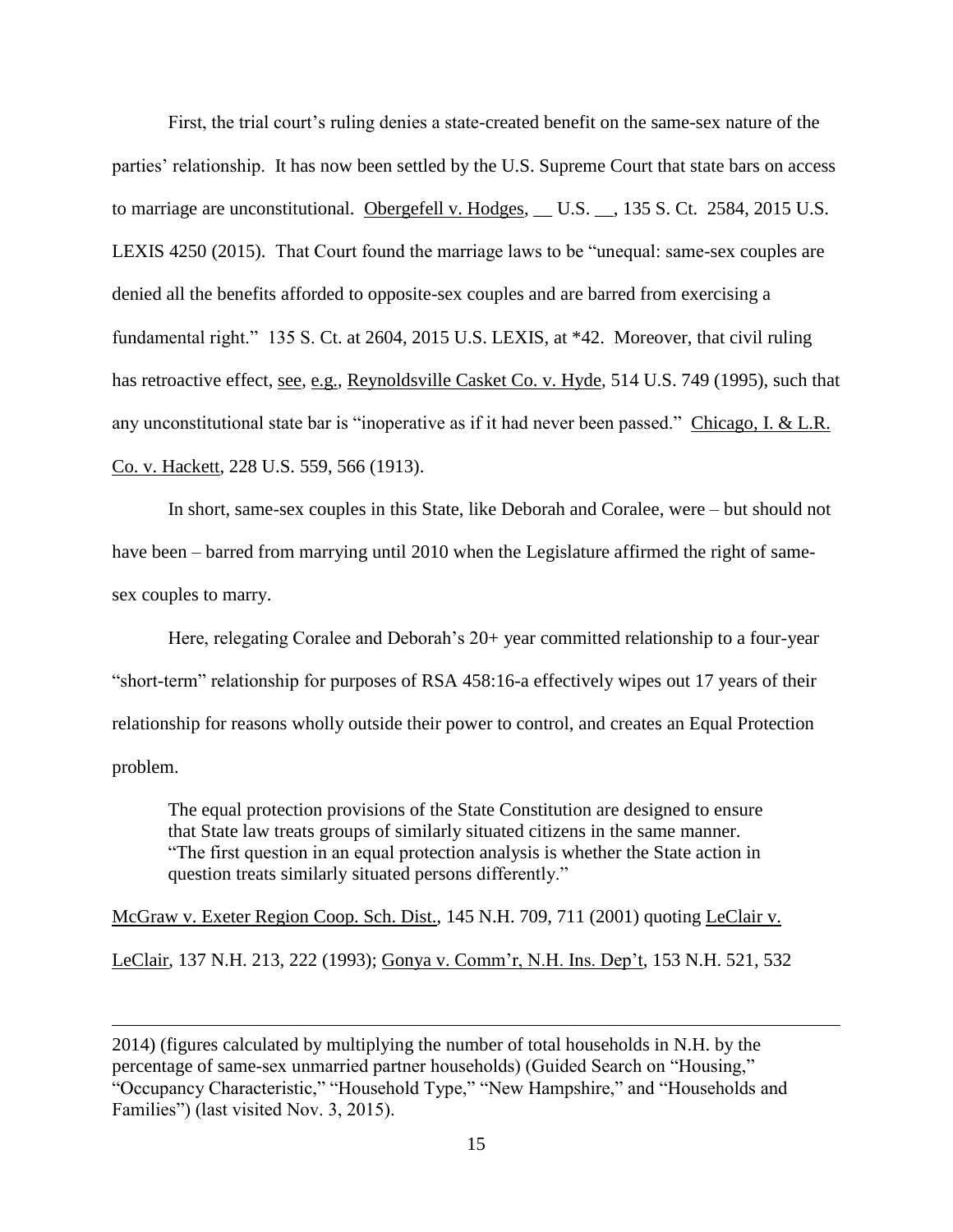(2006) ("two basic prerequisites of the equal protection inquiry are the existence of a classification and the differing treatment of persons so classified.").

Married same-sex and different-sex couples petitioning for divorce – the proper comparators – are not treated in the same manner under RSA 458:16-a where the length of their legal marital status can be used to avoid the presumptive equal distribution of the marital estate.

Even before Obergefell, a number of courts found Equal Protection violations where spousal limitations were used to control the availability of a State-created benefit but where same-sex couples were prohibited from marrying. See, e.g., Alaska Civ. Liberties Union v. State, 122 P.3d 781 (Alaska 2005) (limiting public employee benefit programs to spouses violates the state equal protection rights of unmarried employees' same-sex domestic partners where they were prohibited from marrying and thus received substantially less compensation); Tanner v. Oregon Health Sciences Univ., 971 P.2d 435, 444-448 (Ore. App. 1998) (same; since same-sex couples may not marry, "the benefits are not made available on equal terms. They are made available on terms that, for gay and lesbian couples, are a legal impossibility."); Collins v. Brewer, 727 F. Supp. 2d 797 (D. Ariz. 2010), aff'd sub nom Diaz v. Brewer, 656 F.3d 1008 (9<sup>th</sup> Cir. 2011) (federal Equal Protection claim; enjoining enforcement of a statute that eliminated family insurance coverage for same-sex domestic partners; statute creates different burdens based on sexual orientation where same-sex couples could not marry and so requires Equal Protection scrutiny); Bassett v. Snyder, 951 F. Supp. 2d 939 (E.D. Mich. 2013) (federal Equal Protection claim; enjoining state statute that prohibited public employers from providing medical benefits to couples unless married; a sexual orientation classification was created where samesex couples were barred from marrying); State v. Schmidt, 323 P.3d 647 (Alaska 2014) (residential property tax exemption violated the Equal Protection rights of same-sex couples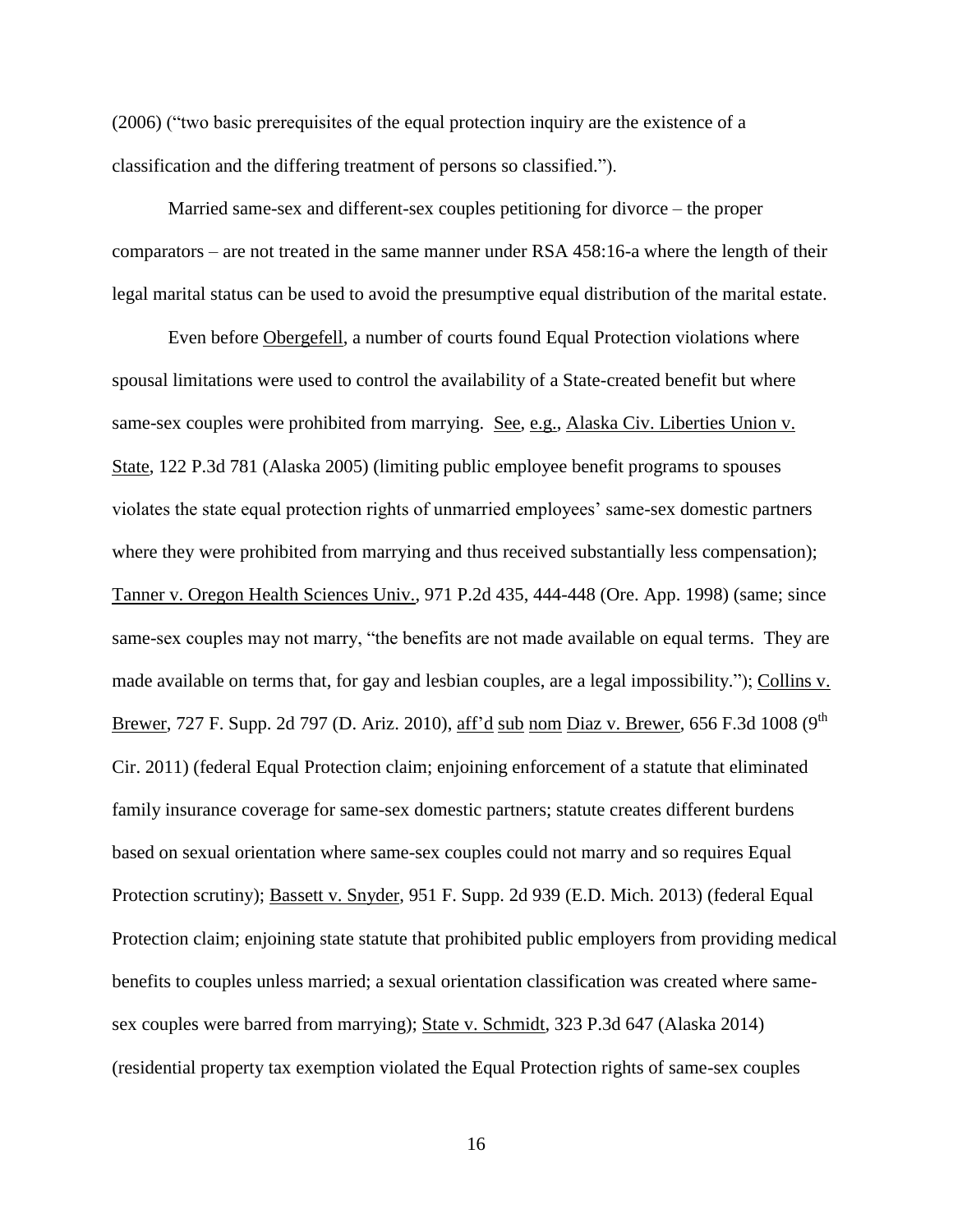where same-sex couples could not get benefits to the same extent as different-sex couples because marriage was not available to them); cf. Bedford v. N.H. Cmty. Tech. College Sys., Nos. 04-E-229, 04-E-230, 2006 N.H. Super. LEXIS 6, 2006 N.H. Super. LEXIS 6, 2006 WL 1217283 (N.H. Super. Ct. May 3, 2006) (unpublished opinion) (denial of health and dental insurance to domestic partners of employees of regional community technical colleges constituted sexual orientation employment discrimination in violation of RSA 354-A:7 where same-sex couples cannot marry).

Although the present case does not involve a current prohibition of marriage for same-sex couples, it involves the application of RSA 458:16-a to perpetuate the effects of the past exclusion of same-sex couples from marriage and thus involves, in substance, the same unconstitutional imposition of a spousal limitation as in the previously cited cases. Prohibited from marrying until 2010, married same-sex couples are treated differently from other couples who could always choose to marry. This is particularly true here where this couple had a "marriage" ceremony and exchanged rings.<sup>8</sup>

In addition, as in the previously cited cases, there can be no rational basis to justify treating same-sex couples differently – here, using the past prohibition on marriage to alter the proper analysis for the division of property in a current divorce.<sup>9</sup> If civil marriage had been

 8 The trial court's ruling also seemingly accords different treatment to divorcing same-sex and different-sex couples. Assuming, as this Court's cases and the statutes suggest, a divorcing couple's pre-marital economic and interdependent partnership are relevant in current divorce practice to the division of "all" property, then the trial court's ruling here impermissibly disregarded these parties' whole relationship by focusing on the "short-term" duration of the marriage.

As in the spousal benefits cases above, it does not matter what level of scrutiny applies because a spousal limitation cannot survive even the most minimal level of scrutiny. However, it is worth noting that the trial court's application of RSA 458:16-a results in Coralee, as a litigant, coming before the court subject to dissimilar conditions resulting in discrimination subject to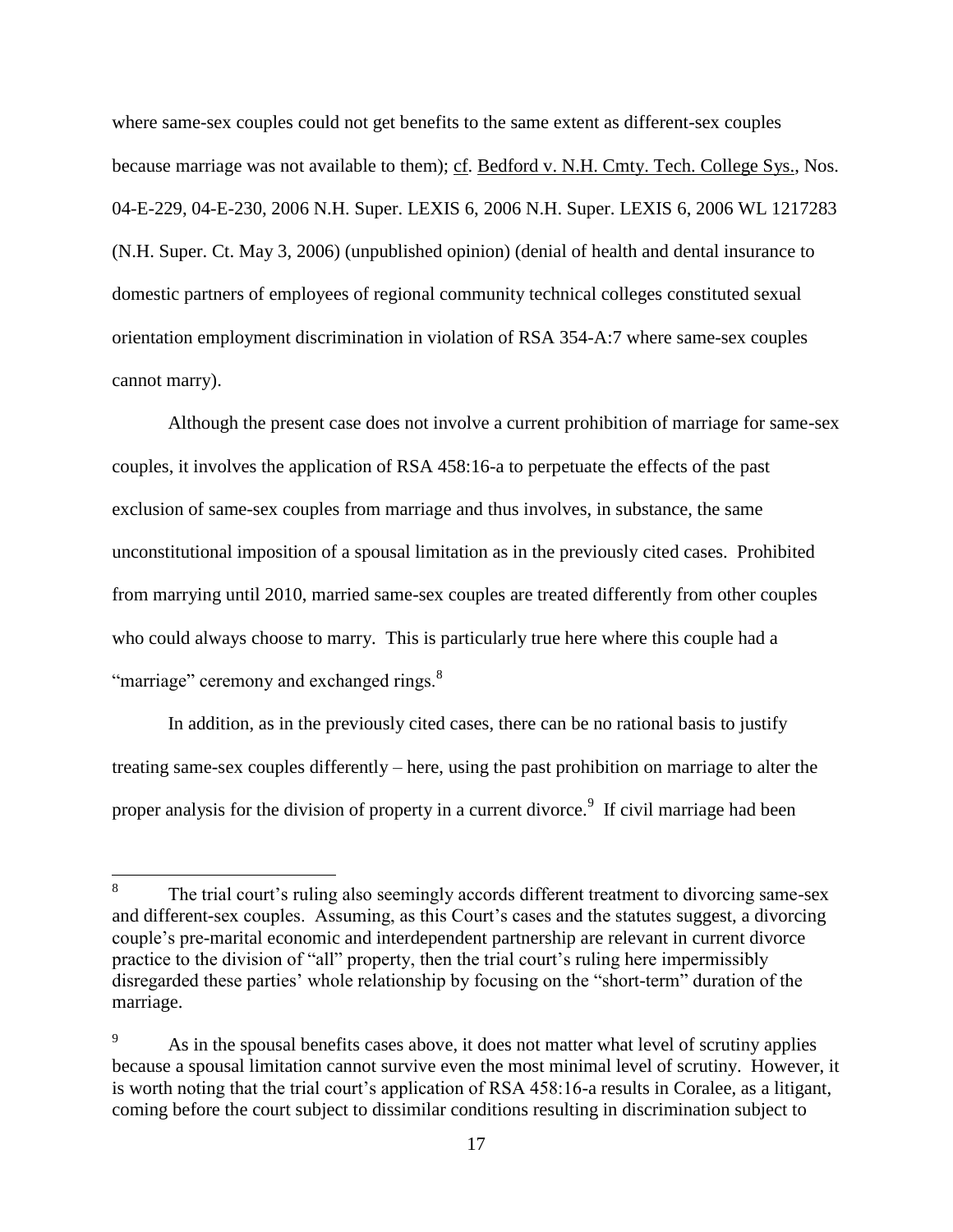available to Coralee and Deborah in 1993, then on the record available to this Court, there would have been a presumptive, equal division of marital property. Moreover, as noted in Section I.B.2., above, New Hampshire public policy already points squarely against any per se rule barring acknowledgement of a premarital emotional and economic partnership that later folds itself into a marriage.

Beyond this analysis and in light of Obergefell, the constitutional problem presented by the lower court's decision becomes even clearer. Put simply, because of Obergefell, the New Hampshire bar on marriage for same-sex couples was, and is, unconstitutional; and, therefore, effectively relying on that bar today to treat Coralee and Deborah's relationship as short-term violates Obergefell as well. Coralee and Deborah had as committed a relationship as they could have had, and they had no ability to marry until 2010 because of a prohibition that we now know was unconstitutional at the time.

Put another way, duration of marriage can only matter legally to create consequences visà-vis a couple's interaction with a required state-created process – such as the division of marital property in divorce – where the couple had an actual legal choice to marry or not. Where that choice has unconstitutionally been denied, the state process cannot rely on a duration-ofmarriage requirement without violating Obergefell.

For these additional reasons, in order to avoid a constitutional violation, this Court should hold that the trial court erred in applying RSA 458:16-a such that the parties were found to have a short-term marriage justifying, essentially by definition, an unequal distribution of the marital property.

 $\overline{a}$ 

middle tier scrutiny. Trovato v. Deveau, 143 N.H. 523 (1999); Alonzi v. Northeast Generation Servs. Co., 156 N.H. 656 (2008); Cmty. Res. for Justice v. City of Manchester, 154 N.H. 748, 760-763 (2007) (middle tier requires party seeking to uphold a law to show a substantial relation to an important governmental objective).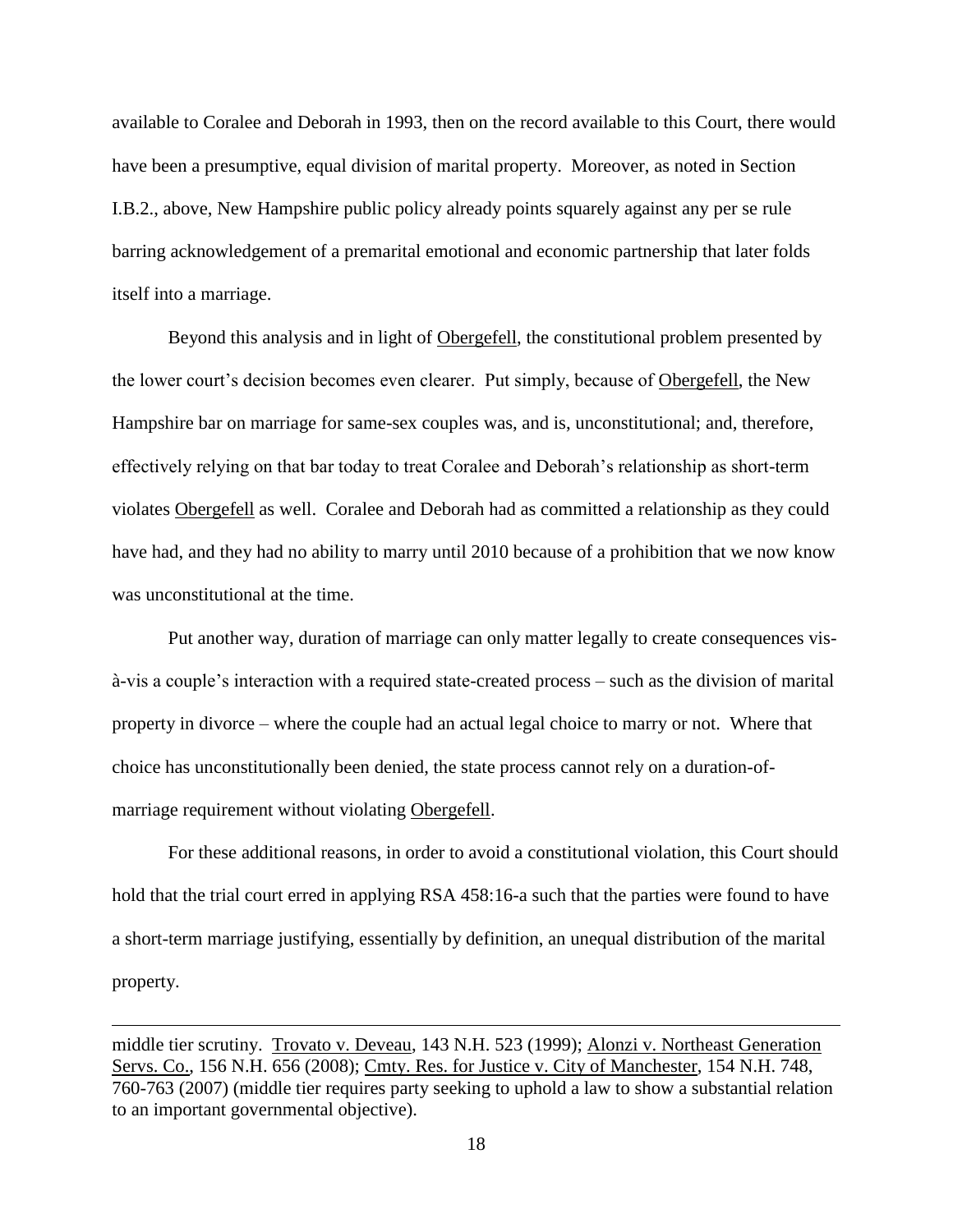### **CONCLUSION**

For all of the foregoing reasons, the amici support the position of the

respondent/appellant and respectfully request that the Final Decree of the trial court be reversed.

Respectfully submitted,

GAY & LESBIAN ADVOCATES & DEFENDERS

### AMERICAN CIVIL LIBERTIES UNION OF **NEW HAMPSHIRE**

By Their Attorneys,

Gilles R. Bissonnette, Esq. (N.H. Bar No. 265393) American Civil Liberties Union of New Hampshire 18 Low Avenue Concord, NH 03301  $(603)$  224-5591 gilles@aclu-nh.org

Mary L. Bonauto, Esq., pro hac vice pending Gay & Lesbian Advocates & Defenders 30 Winter Street, Suite 800 Boston, MA 02108  $(617)$  426-1350 mbonauto@glad.org